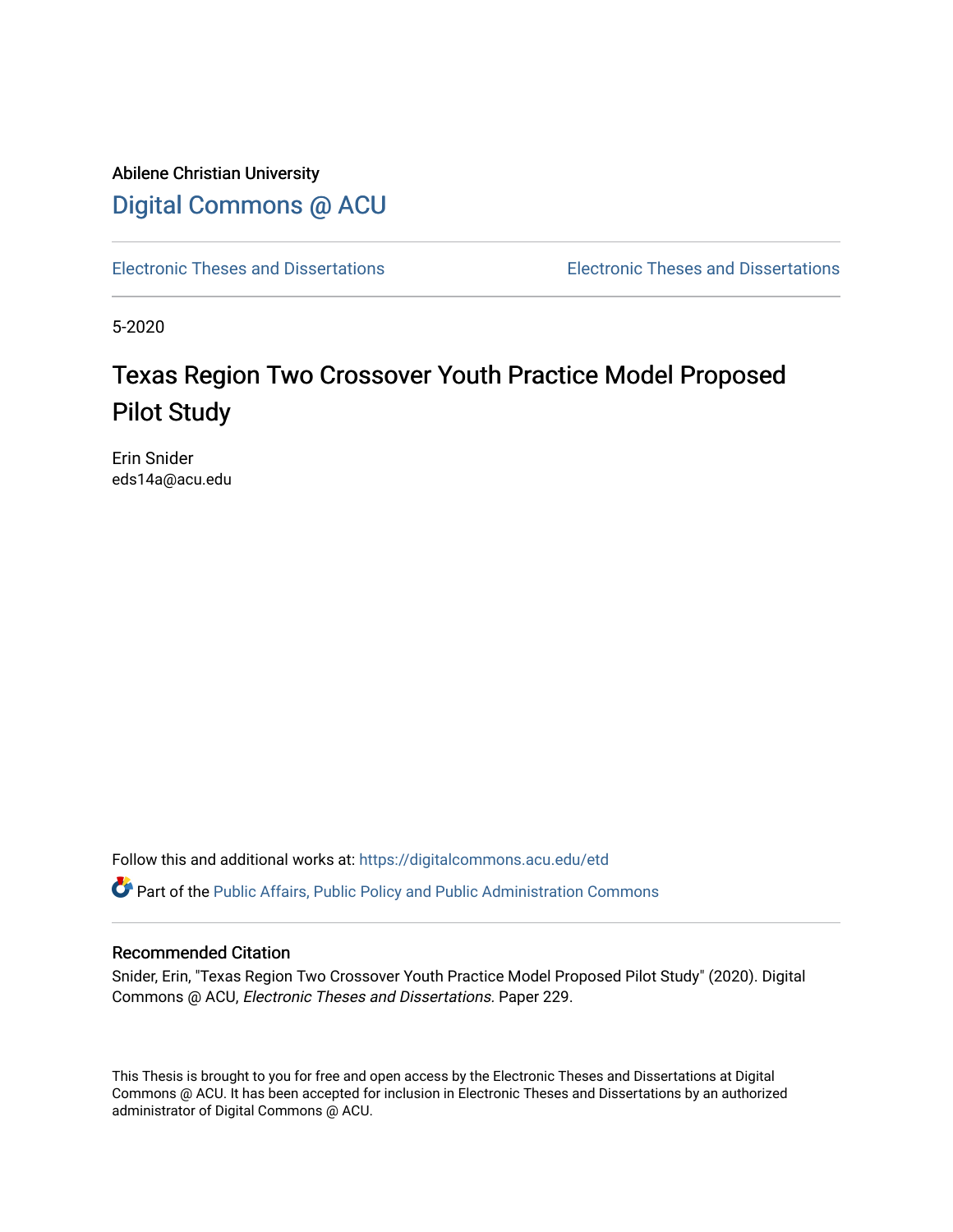## ABSTRACT

The term *crossover youth* refers to children who have been abused or neglected, participated in delinquent behavior, and are involved in the child welfare and juvenile justice system. The purpose of this study was to gain information about the current crossover youth population within Texas Region Two, who could potentially benefit from the Crossover Youth Practice Model (CYPM).This proposed pilot study advocates for the implementation of the CYPM in Abilene, Texas, which is one of the counties in Region Two and a place that has not yet enacted protocols and specific services for the crossover youth population. This was a qualitative study in which qualitative data was collected and analyzed by running the appropriate parametric and non-parametric tests using SPSS Statisticssoftware. Variables analyzed include the number of crossover youth receiving services from Big Country CASA, the demographic information of that crossover youth sample, and the number of times those youth experienced placement instability and recidivism. In addition, data was collected pertaining to number of children in both the Department of Family Protective Services and the Texas Juvenile Justice Department. Results support the need for a change in protocols when serving crossover youth, not only by identifying a need but also showing that crossover youth in Texas Region Two are facing similar problems that are reported in the literature, such as high rates of placement insecurity and recidivism. Action should be implemented within this region and the CYPM could be the answer to support the crossover youth population.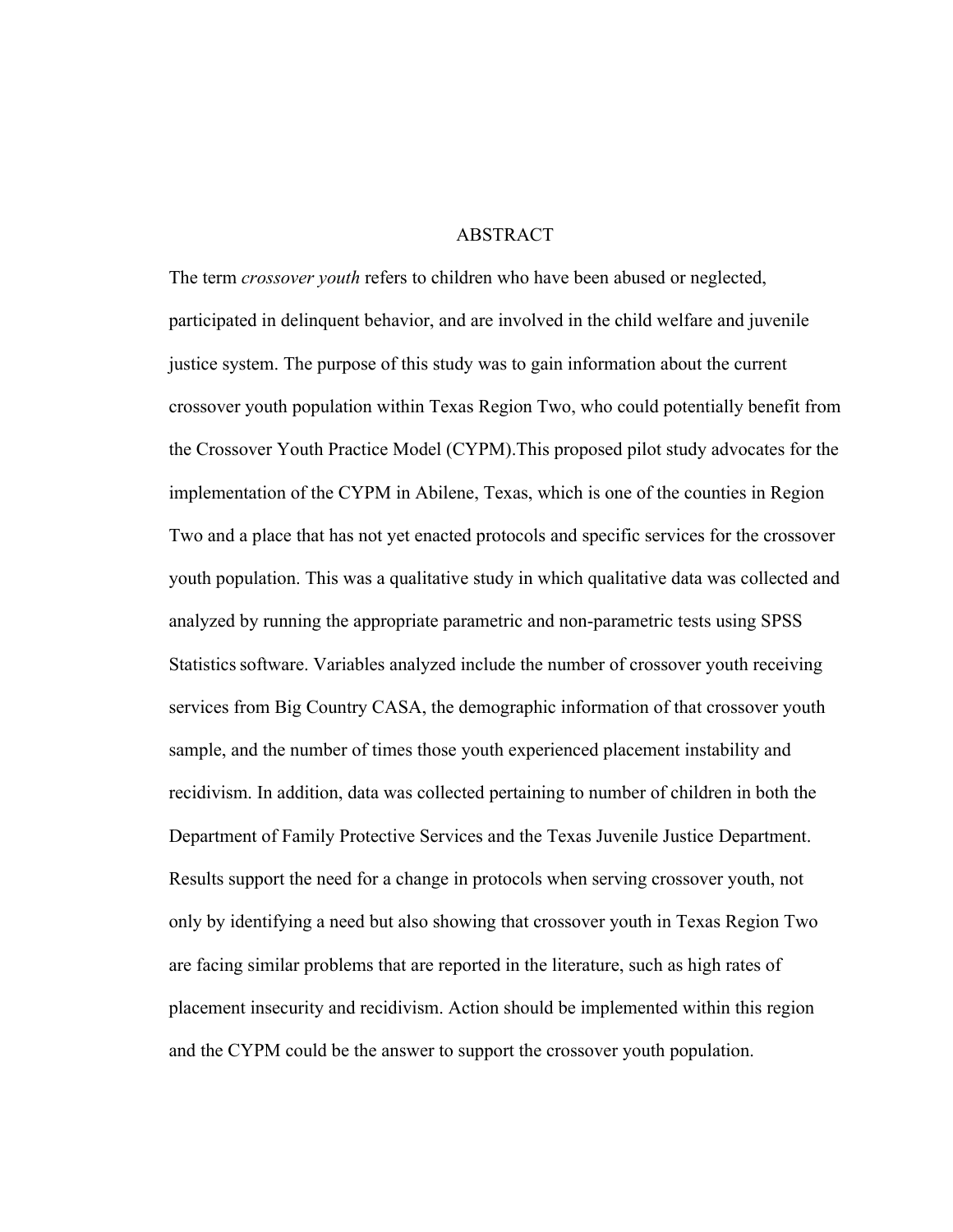## Texas Region Two Crossover Youth Practice Model Proposed Pilot Study

A Thesis

Presented to

The Faculty of the School of Social Work

Abilene Christian University

In Partial Fulfillment

Of the Requirement for the degree

Master of Science in Social Work

By Erin Snider May 2020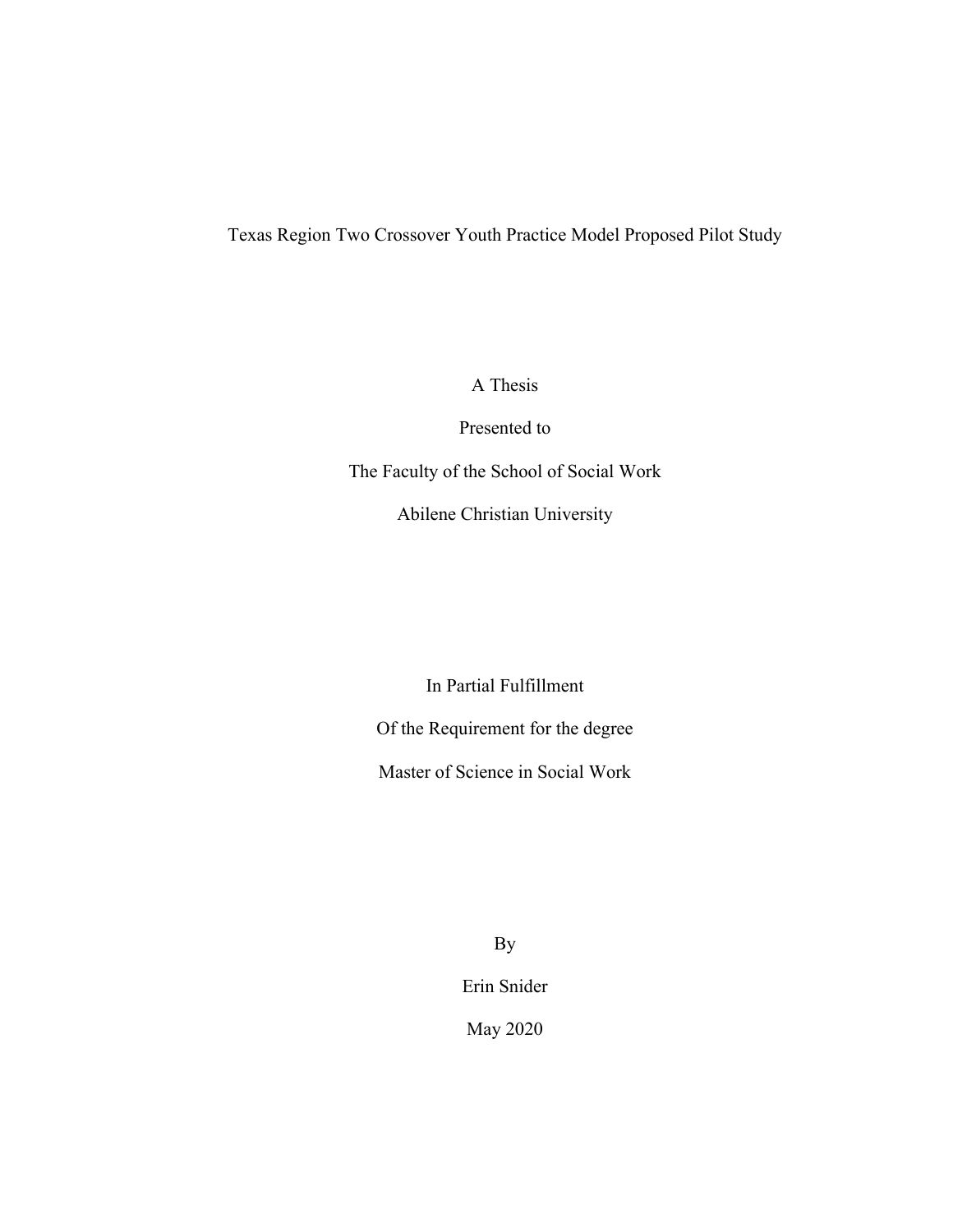This thesis, directed and approved by the committee for the thesis candidate Erin Snider, has been accepted by the Office of Graduate Programs of Abilene Christian University in partial fulfillment of the requirements for the degree

Master of Science in Social Work

*Donnie Snider*

Assistant Provost for Graduate Programs

Date

5-4-2020

Thesis Committee

Wayne Paris, PhD<br>Dr. Wayne Paris, Chair

Mar fr Dr. Alan Lipps

Malulm E.

Dr. Malcolm Scott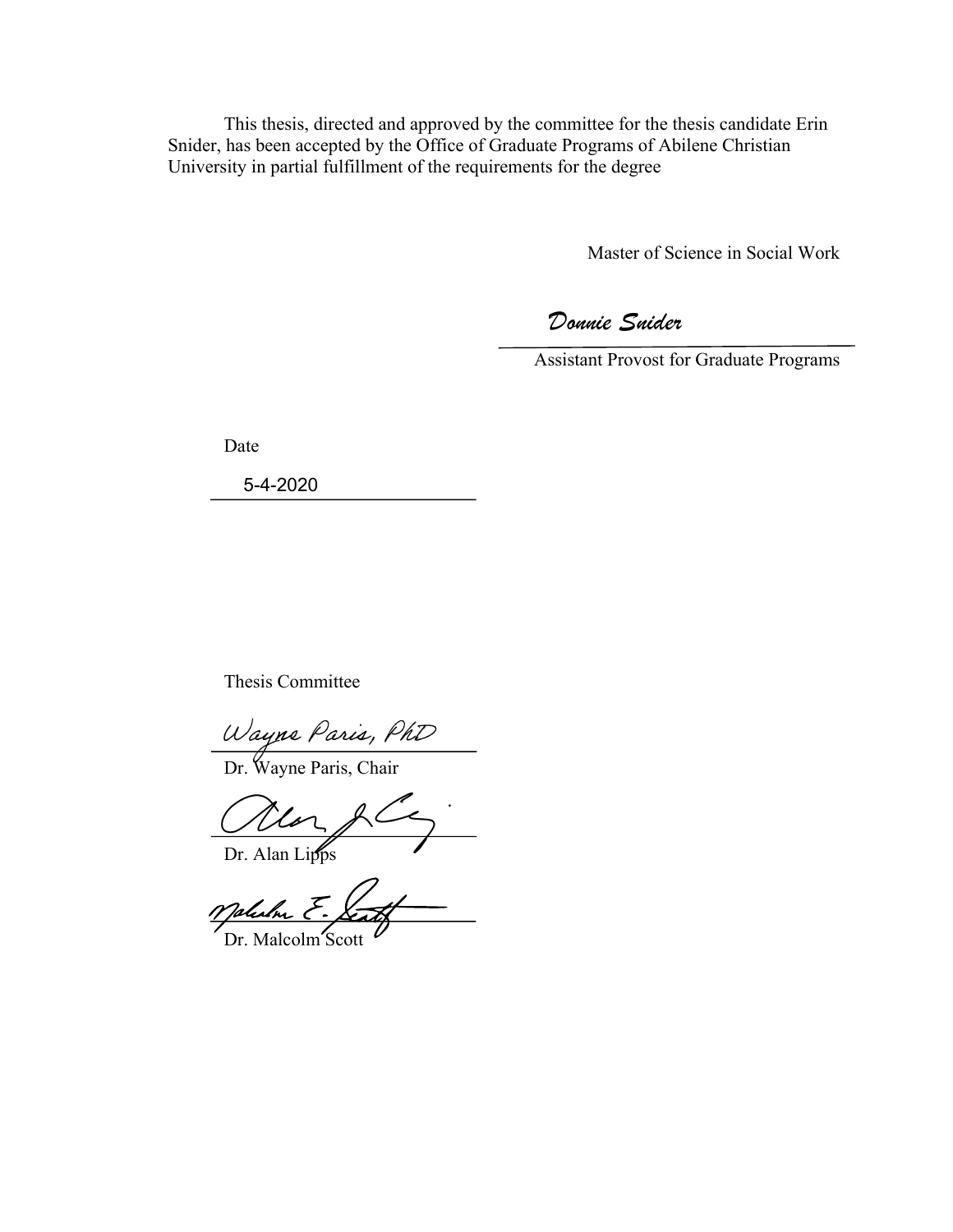## TABLE OF CONTENTS

| I. |                                                                         |  |
|----|-------------------------------------------------------------------------|--|
| Π. |                                                                         |  |
|    |                                                                         |  |
|    |                                                                         |  |
|    |                                                                         |  |
|    |                                                                         |  |
|    |                                                                         |  |
|    |                                                                         |  |
|    |                                                                         |  |
|    | Parties Currently Involved with Crossover Youth in Texas Region Two  11 |  |
|    |                                                                         |  |
|    | Big Country CASA's Partner Involvement with Crossover Youth 12          |  |
|    |                                                                         |  |
|    |                                                                         |  |
|    |                                                                         |  |
|    |                                                                         |  |
|    |                                                                         |  |
|    |                                                                         |  |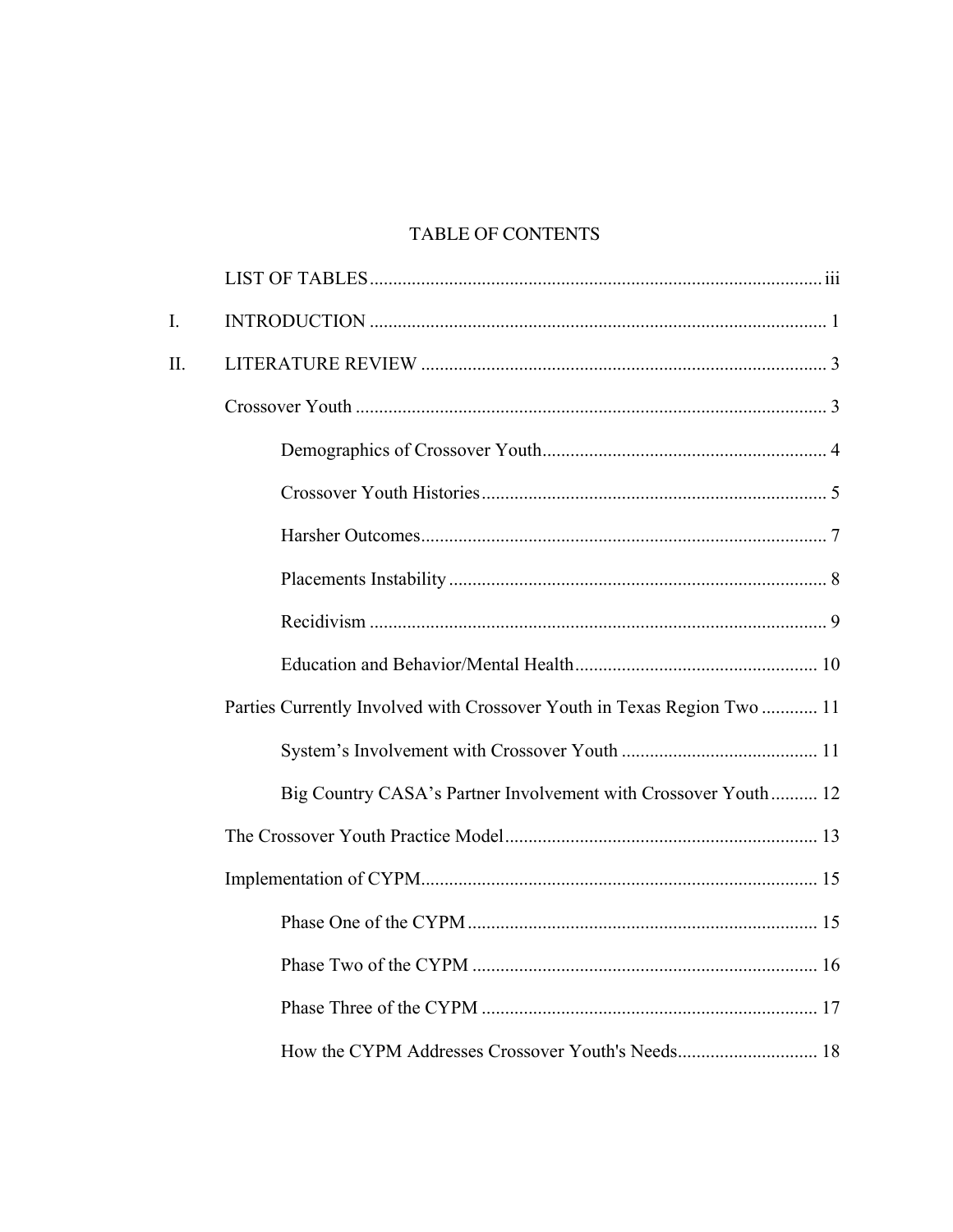| III. |  |
|------|--|
| IV.  |  |
|      |  |
|      |  |
| V.   |  |
| VI.  |  |
|      |  |
|      |  |
|      |  |
|      |  |
|      |  |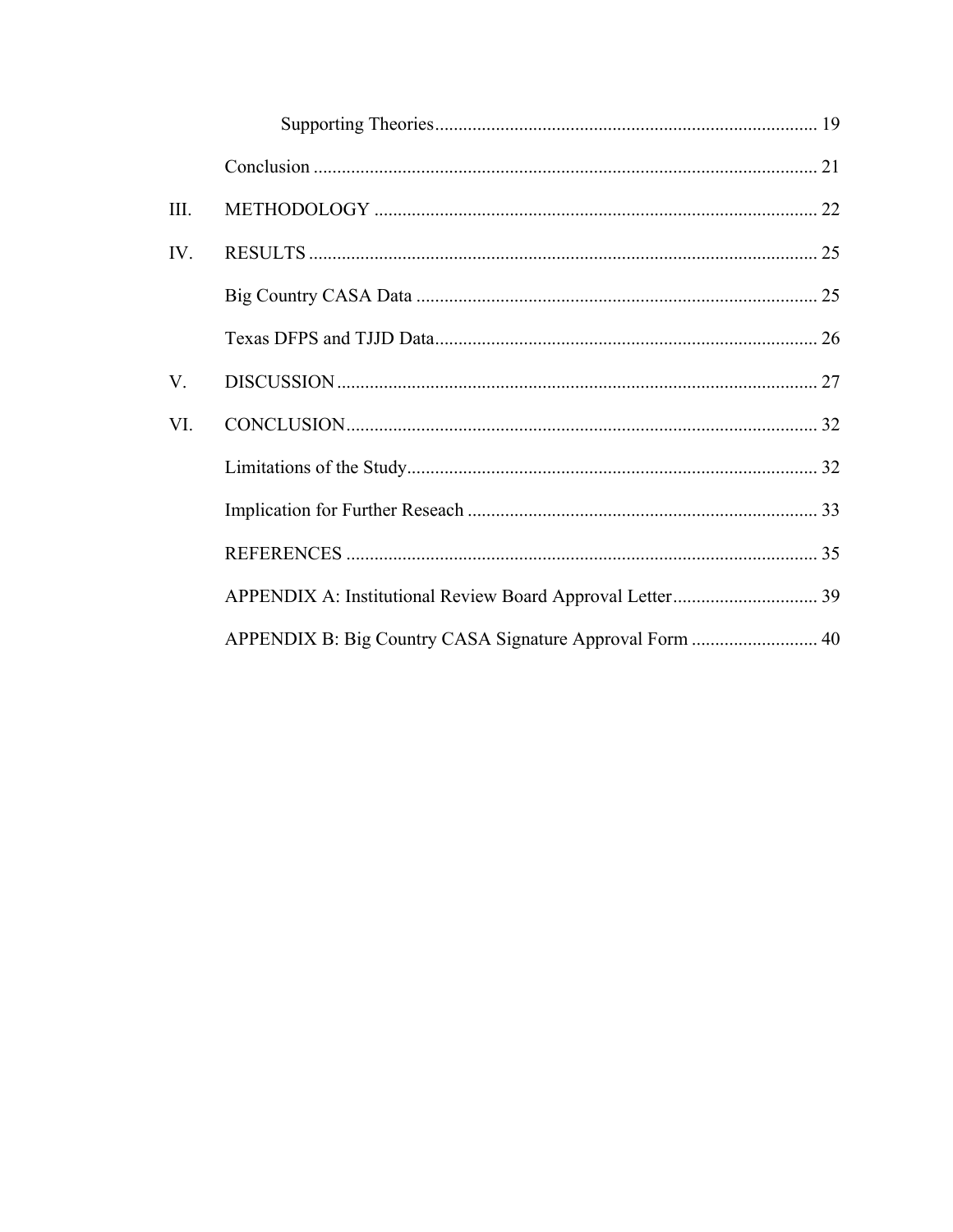## **LIST OF TABLES**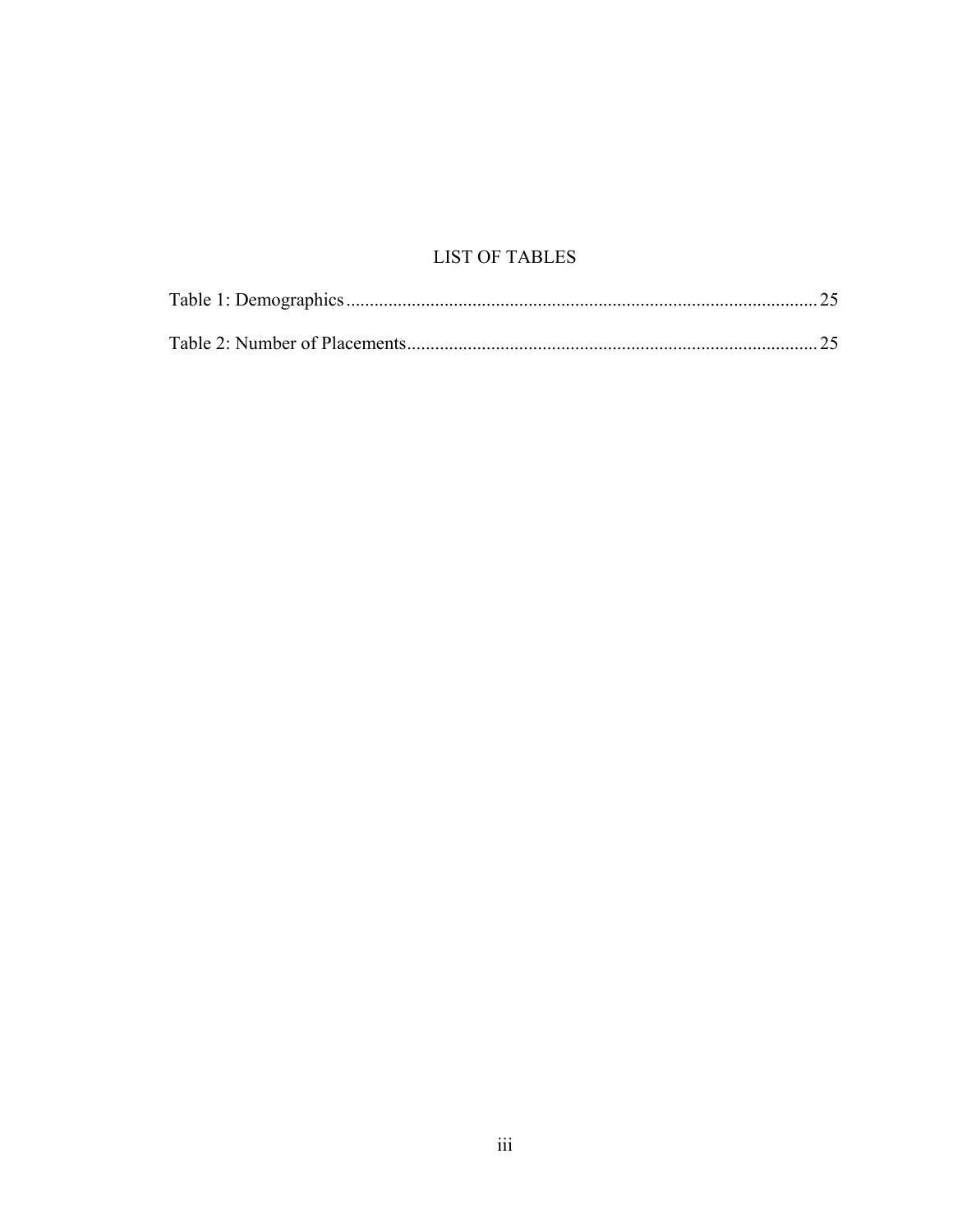### CHAPTER I

#### INTRODUCTION

*Growth* can be used in a context that represents positive connotations, a sense of affirmative expansion and change. For the past decade, the number of children who were removed by Texas Child Protective Services has had significant growth each year in Region Two of Texas. In this context, the term *growth* is not connected to any form of positive connotations or affirmative change. This growth means more and more children are being abused or neglected by those who are supposed to be their caregivers and protectors. These children are then removed from their homes in order to keep them safe and away from their abusers but are, in conjunction, being thrown into a harsh and challenging welfare system.

Region Two of Texas is located in the western region of the state and covers a total of 30 counties. In the fiscal year of 2018, the number of children who were removed in Region Two of Texas was 1,007; in 2008, this number was 384 (Texas Department of Family and Protective Services [DFPS], n.d.). When comparing these statistics, the growth that has occurred within only a ten-year time span is shocking and incredibly worrisome. Children who are involved in Child Protective Services are more likely to face challenges and hardships that other children do not. In addition, these children have a higher probability to participate in delinquent behaviors and, in turn, are more likely to also get involved in the Juvenile Justice System (Center for Juvenile Justice Reform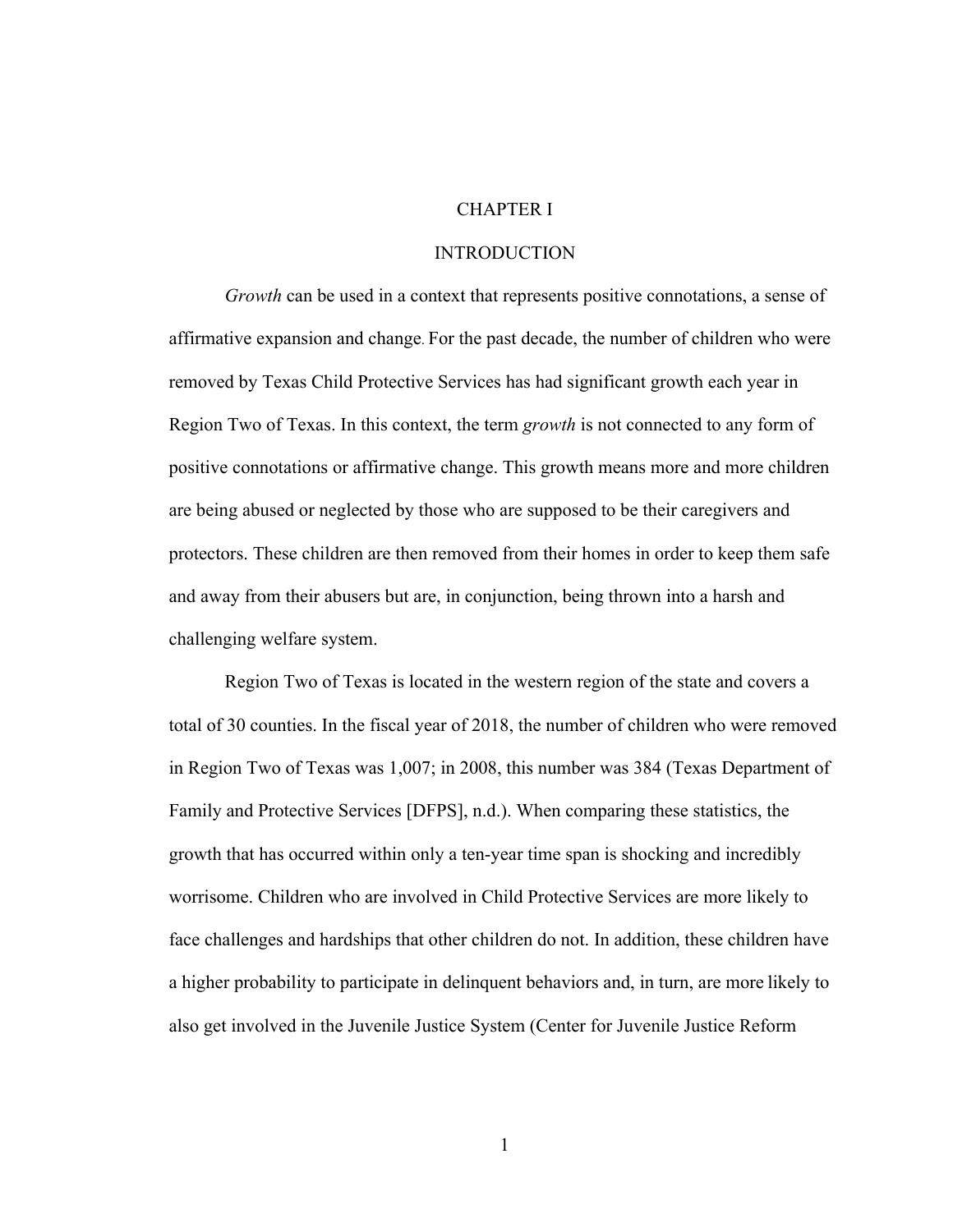[CJJR] et al., 2015). Youth who get caught up in the multisystem struggle face worse challenges and hardships than their peers.

Youth who are involved in the child welfare and juvenile justice systems have just recently started getting recognized as a population that is falling between the cracks of the two systems (Herz et al., 2012). In order to help youth who are suffering the outcomes of being pulled between two systems, a new practice needs to be implemented within Region Two of Texas. This proposed pilot study advocates for the implementation of the Crossover Youth Practice Model in Abilene, Texas, which is one of the counties in Region Two and a place that has not yet enacted protocols and specific services for this population. Within the following literature review is supporting evidence for the recommendation.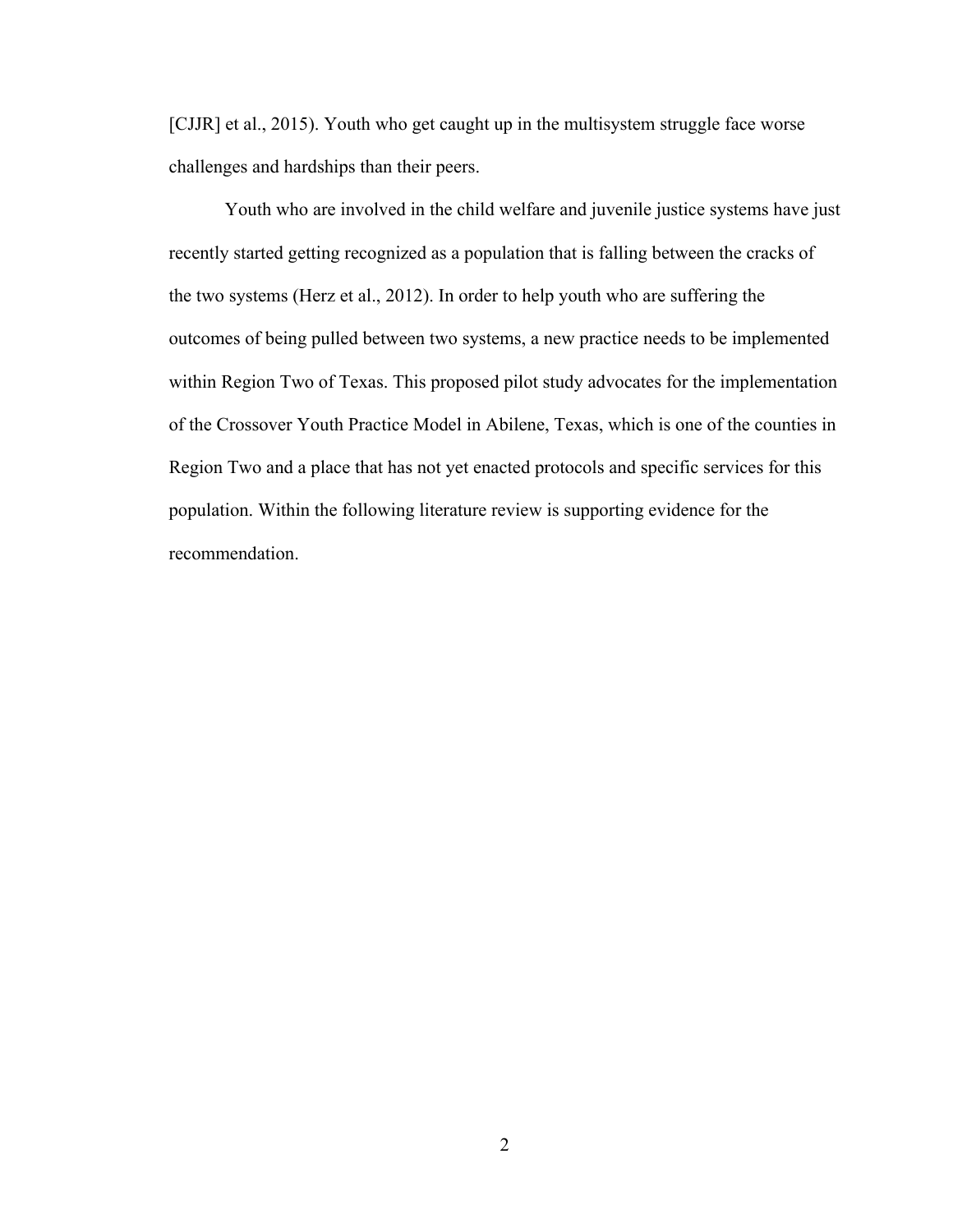## CHAPTER II

## LITERATURE REWIEW

### **Crossover Youth**

Unfortunately, youth involved in both the child welfare and juvenile justice system are just recently becoming recognized as a population that faces its own set of challenges, and a single definition to categorize and label these youth has yet to be created. In order to enact change and start implementing policies and practices to help meet the need of this population, a definition must be created. Recently, a task force has been created in Texas to not only advocate for youth who are involved in both the child welfare and juvenile justice systems but also to create a single definition and term to categorize the population (Asgarian, Kelly, Wexler, & Gilmore, 2019). Currently, several definitions are being utilized to describe these youths; the three most widely used terms include *crossover youth*, *dually-involved youth*, and *dually-adjudicated youth* (CJJR, 2015; Herz, Ryan, & Bilchik, 2010). The term *crossover youth* is defined as youth who have experienced any form of abuse or neglect, and have also participated in delinquent behavior. In this definition, the youth does not need to be involved in either the child welfare system or the juvenile justice system to be considered a crossover youth (CJJR et al., 2015; Haight, Bidwell, Marshall, & Khatiwoda, 2014; Herz et al., 2010; Herz et al., 2012; Wilkerson, 2013). *Dually-involved youth* is a term used to refer to youth who are involved in both the child welfare system and the juvenile justice system concurrently. In this definition, youth must be receiving services from both systems in any capacity (CJJR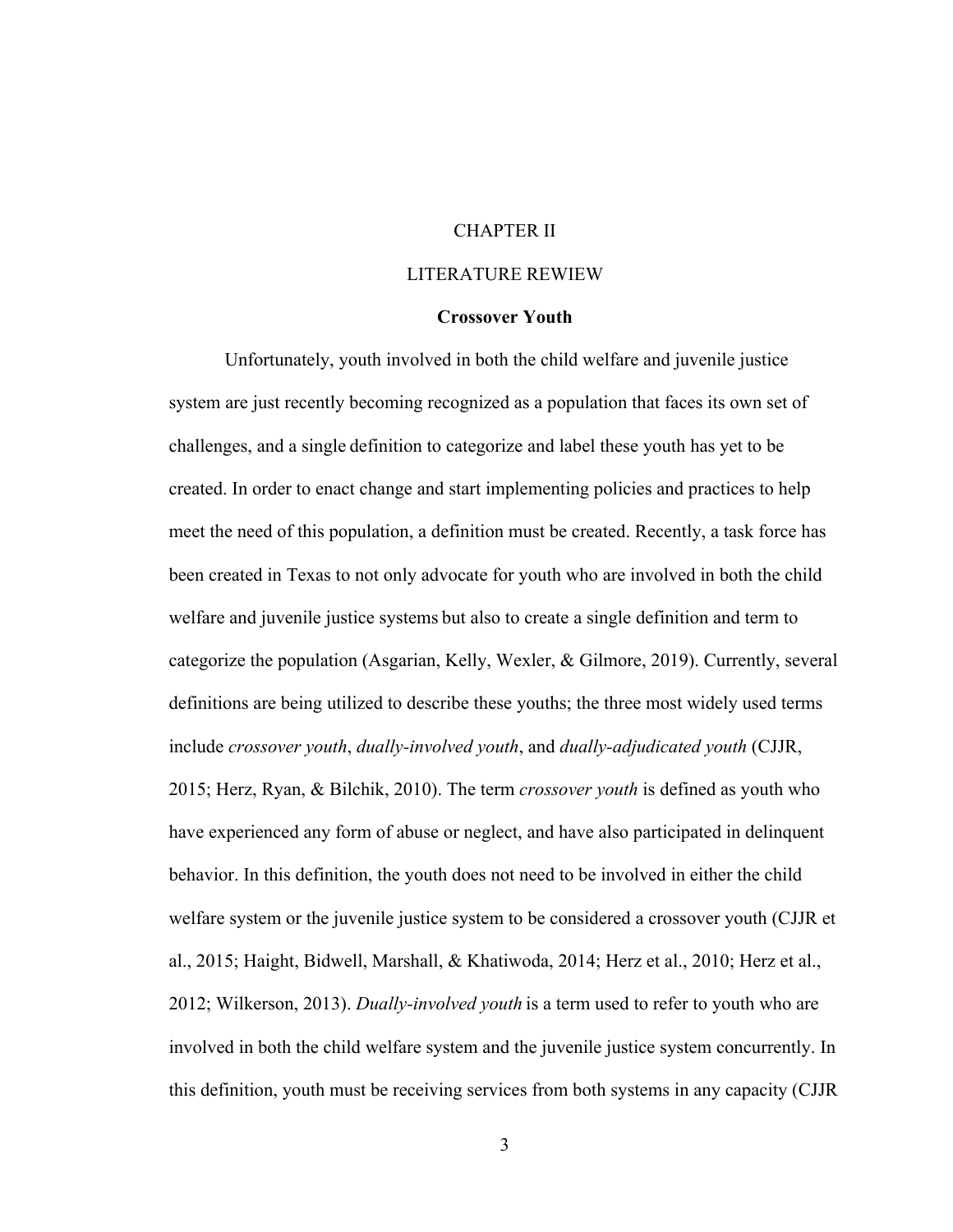et al., 2015; Herz et al., 2010; Herz et al., 2012; Wilkerson, 2013). The final term that is used in the literature is *dually-adjudicated youth,* which refers to youth who are currently being adjudicated by both the child welfare system and the juvenile justice systems (CJJR et al., 2015; Herz, Ryan, & Bilchik, 2010; Herz et al., 2012; Wilkerson, 2013). Without one single definition for youth who are involved in both the child welfare and the juvenile justice systems, problems can arise. These issues come to light when government systems and other organizations aimed at serving this population try to implement services and new practices to meet the unmet needs that are just now being recognized.

For this review and the further study, the term *crossover youth* will be used when referring to the population, as it is defined by the Center for Juvenile Justice Reform (CJJR) at Georgetown University McCourt School of Public Policy. To create the definition of *crossover youth,* the CJJR used and elaborated on a combination of definitions that are assigned to the three most commonly used terms within the literature: *crossover youth, dually-involved youth* and *dually-adjudicated youth.* The CJJR's definition of *crossover youth* refers to children who have been abused or neglected, participated in delinquent behavior, and are involved in the child welfare and juvenile justice system. In addition, children labeled as crossover youth by the CJJR can also fit the characteristics of a dually-adjudicated youth, based on what stage they are in within each system (CJJR et al., 2015).

## **Demographics of Crossover Youth**

Within the research conducted on crossover youth, certain demographic profiles have been identified as being prevalent in the majority of the population. In multiple studies, the gender breakdown of crossover youth was found to be within similar ranges;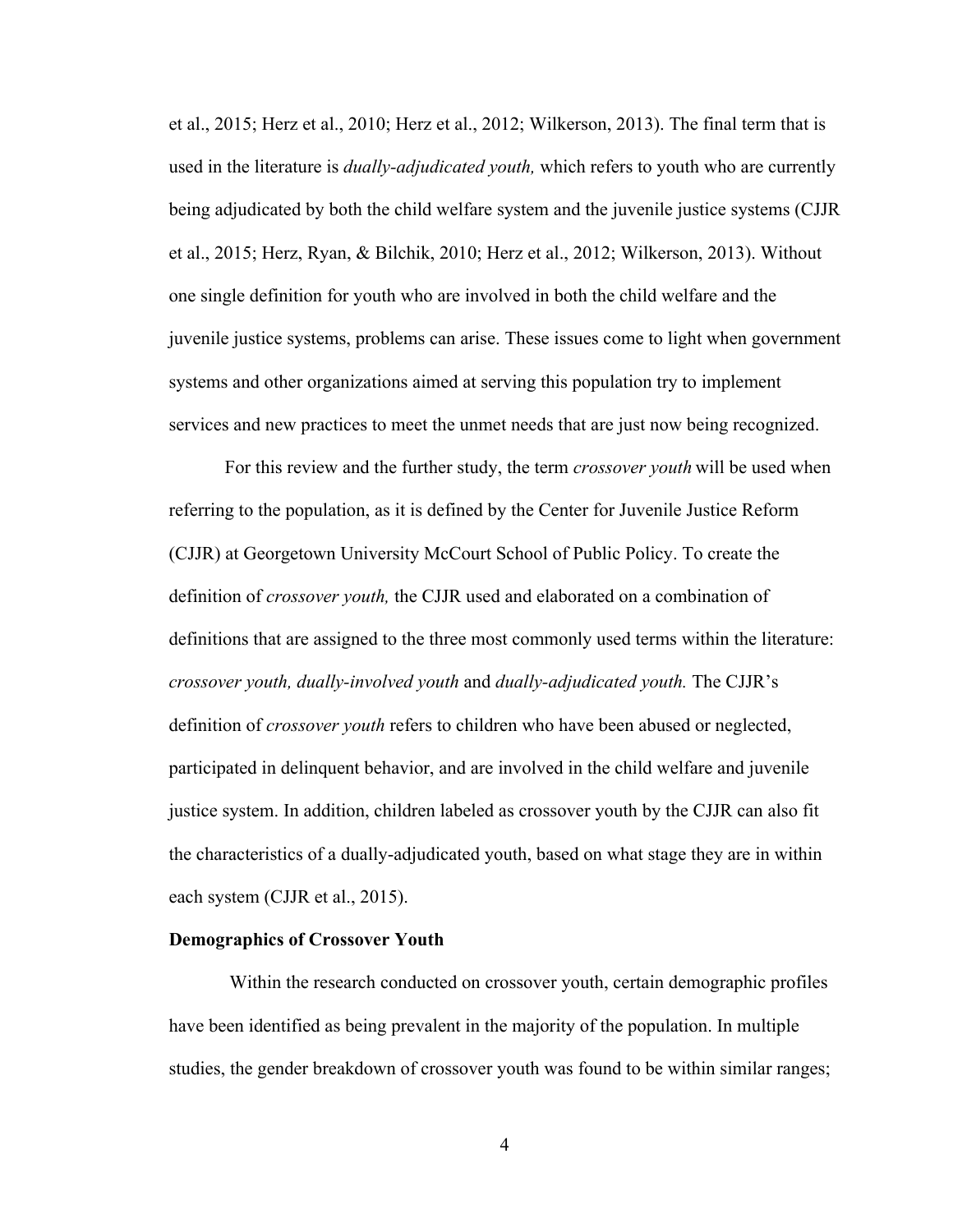three samples showed an average of 67% to 69% of crossover youth were male, and 31% to 33% were females (Center for Juvenile Justice Reform [CJJR] & American Public Human Services Association [APHSA], 2008; Halemba, Siegel, Lord, & Zawacki, 2004; Huang, Ryan, & Herz, 2012). Although females do not make up the majority of the crossover youth population, they have been found in many studies to be significantly more represented in the crossover youth population compared to the number of females involved in only the juvenile justice system (CJJR et al., 2008; CJJR et al., 2015).

The CJJR has found that there is also a significant over-representation of minorities, specifically African Americans, in the crossover youth population. The CJJR has published two studies where the majority of the samples identified as African American, representing 55% and 63% of the crossover youth, respectively identified as African American (CJJR et al., 2008; CJJR et al., 2015). An outlier to the majority of studies that look at demographic factors in the crossover youth population is a study conducted in Arizona, which reported as low as 12% of the studied sample being African American (Halemba, Siegel, Lord, & Zawacki, 2004). This contrary statistic was attributed to the difference in racial demographics of the study's location compared to other studies that have found opposing results (Barnett, Abbott, & Stewart, 2018).

#### **Crossover Youth Histories**

Experiencing hardships is not a question of "if" for crossover youth but is instead a question of to what degree they will experience hardship. Crossover youth experience hardships due to their status, often before becoming involved in either the child welfare or the juvenile justice systems. The hardships faced by this population are somewhat connected and can build upon each other. The foundation of the challenges crossover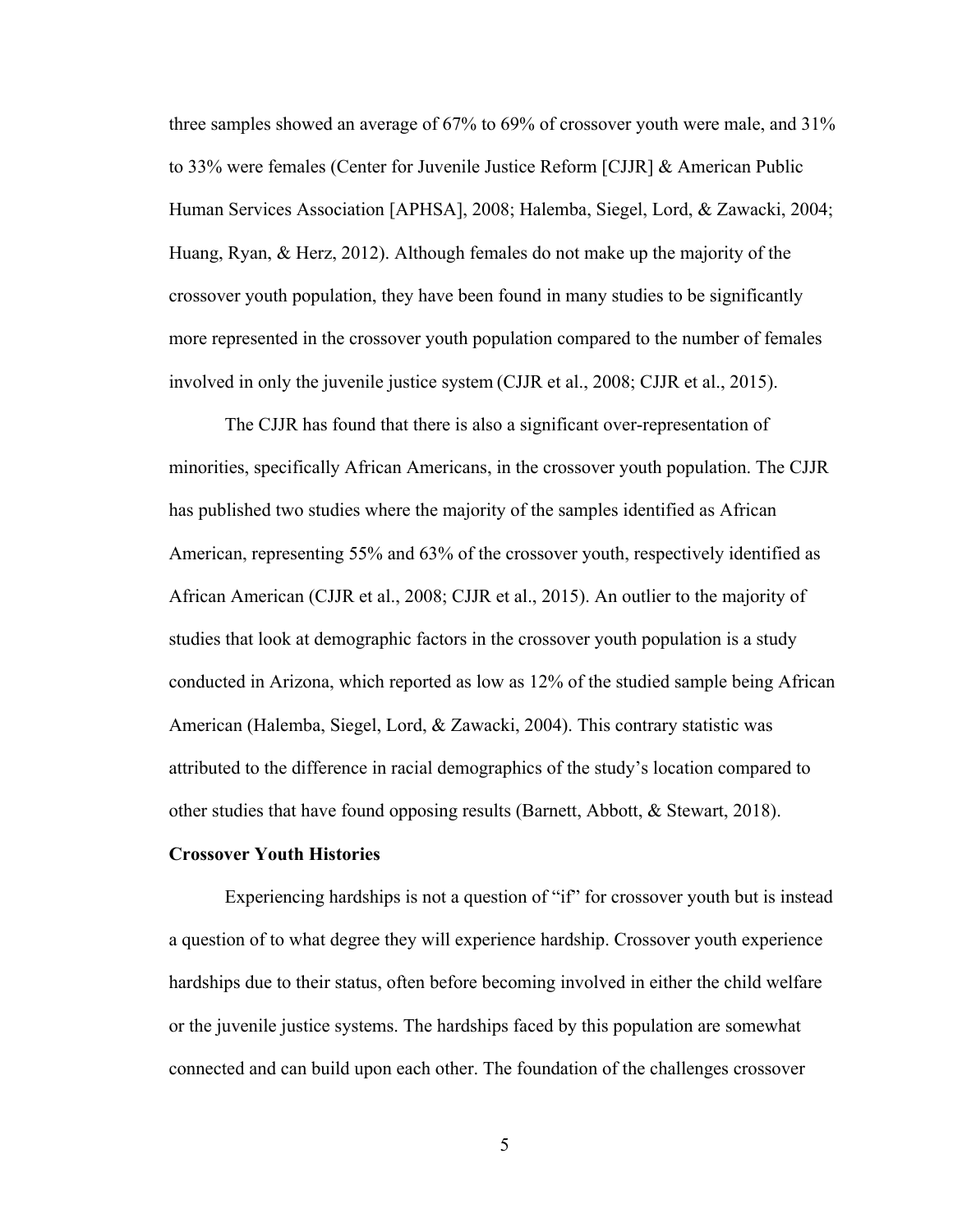youth face in the future are often built upon hardships experienced in their past. It has been found that crossover youth have similar family histories that could be a factor in them becoming dually involved. Two similarly conducted studies found that the majorities of their crossover youth samples had substantial negative family histories, including a family history of substance abuse, crime, mental health problems, and domestic violence (Halemba et al. 2004; Herz et al., 2010).

Due to these findings, it is logical that crossover youth are more likely to become involved in the child welfare system prior to entering the juvenile justice system. Children who are in the child welfare system have been recorded to be at higher risk for participating in delinquent behavior, resulting in juvenile justice system involvement (CJJR et al., 2015). Approximately 47% to 50% of youth in the child welfare system crossover into the juvenile justice system (Coley & Jarrett, 2019; Herz et al., 2010; Thomas, 2015). One study found that within a sample of 1148 crossover youth, 92% were in the child welfare system prior to becoming dually involved (Huang et al., 2012). Due to such a large amount of crossover youth being in the child welfare system before entering the juvenile justice system, the majority of this population has experienced being removed from their homes by Child Protective Services (CPS) and assigned to at least one out-of-home placement. Research has seen that upwards of 84%, 98%, and 100% of samples participating in different studies were placed in at least one out-of-home placement prior to becoming categorized as a crossover youth (CJJR et al., 2008; Halemba et al., 2004; Huang et al., 2012). These challenges are just where most crossover youth start; as they become dually involved, they experience even more challenges that can impact them in the present and throughout their futures.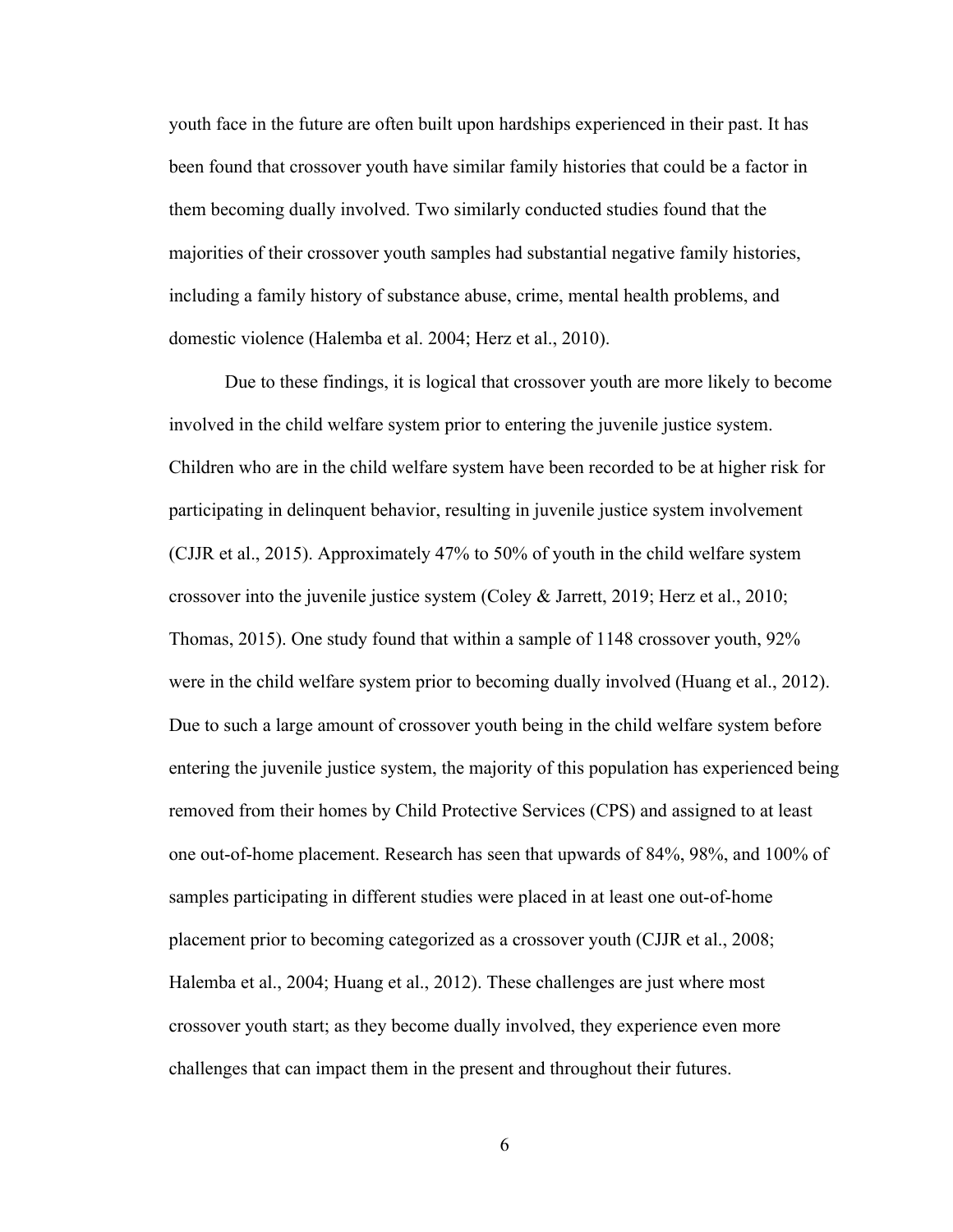## **Harsher Outcomes**

Crossover youth have more challenges, stigma, and harsher outcomes than youth who are not dually involved in the child welfare and the juvenile justice system. This population is seen as a higher risk and, in turn, receives harsher punishment and consequences for their actions. Literature states that it is less likely for crossover youth to be diverted from entering the juvenile justice system than other youth. Instead, they are more likely to be detained in a correctional facility, even after a first offense. It has also been seen that crossover youth are less likely to receive probation compared to youth who are just involved in the juvenile justice system (CJJR et al., 2015). Ryan, Herz, Hernandez, Marshall (2014) found that rather than receiving probation, crossover youth were more likely to be held in placements such as group homes and correctional facilities instead of receiving probation. Looking at two samples, one consisting of crossover youth and the other youth just involved in the juvenile justice system, the following breakdown of orders were given by the court: for crossover youth 58% received probation, 21% were put in suitable placement such as a group home, and 21% were placed in a correctional facility. In comparison, For youth involved only in the juvenile justice system, received outcomes as 73% received probation, 11% were placed in a suitable placement, and 16% were placed in a correctional facility (CJJR et al., 2008).

Research has also indicated that crossover youth are charged with violent offenses more frequently while in a probation placement setting, such as a group home, compared to non-crossover youth on probation supervision. One study recorded that 42% of violent offenses, 48% of alcohol or drug offenses, and 61% of warrants and probation violations were committed in a group placement setting (CJJR et al., 2008). Crossover youth have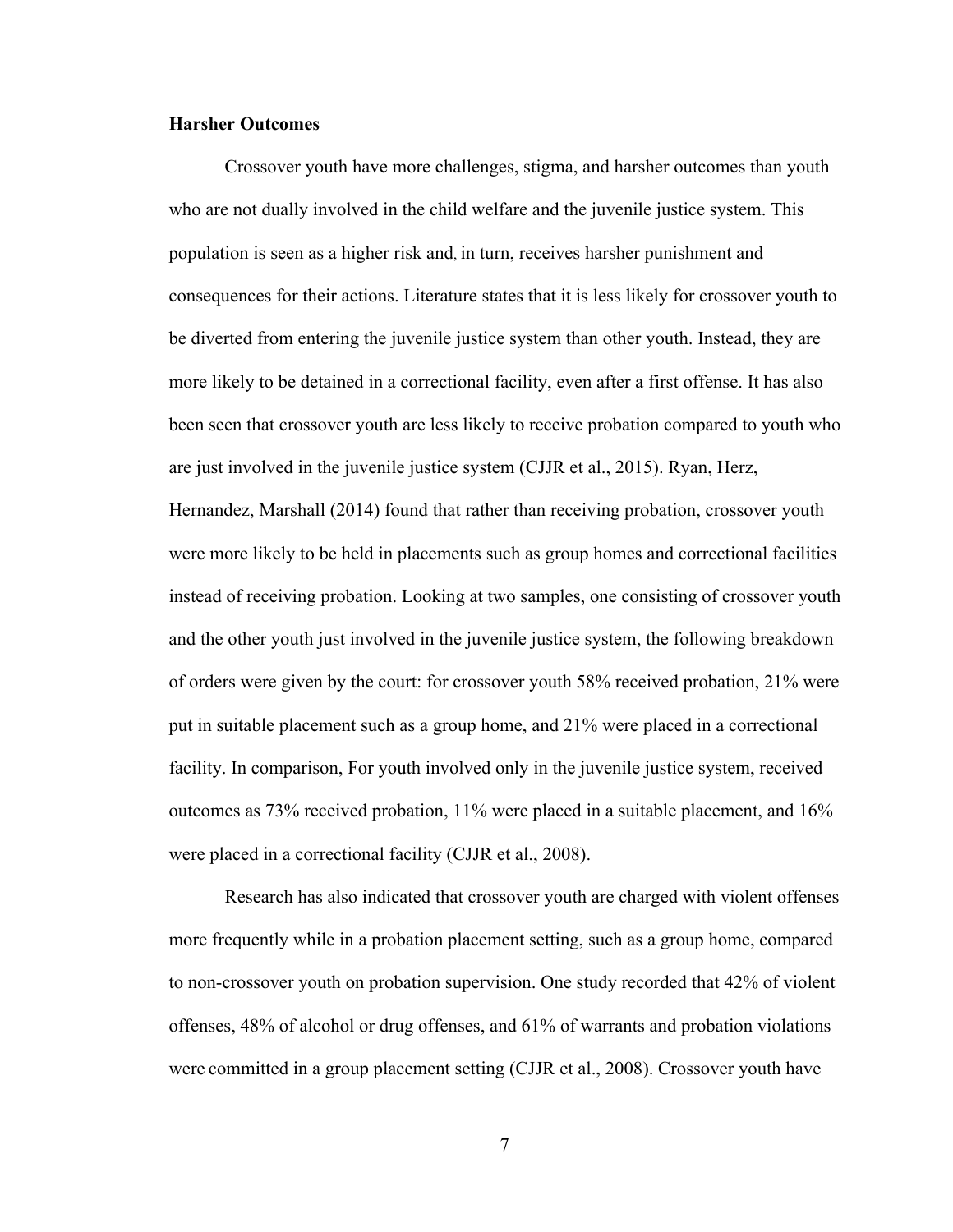also been recorded to be detained and spend more time placed in a delinquent correctional facility, than their non-dually-involved counterparts (CJJR et al., 2015; Coley  $\&$  Jarrett, 2019). One study found that after arresting youth in the child welfare system in Los Angeles County, 68% of youth were recorded to have officially entered the juvenile justice system and therefore could then be categorized as crossover youth (CJJR et al., 2008). With this entry, crossover youth not only cross systems but also crossed over in titles: once a victim of abuse or neglect is now seen as the perpetrator of a crime.

#### **Placement Instability**

When removing and placing a child in the child welfare system, best practice revolves around first finding the child an alternative placement to stay where they are safe and in which all of their needs are being met. Secondly, the goal moves to finding the child a permanent placement as quickly as possible in which they can remain safe and taken care of (Kolivoski, Barnett, & Abbott, 2015). Crossover youth often face greater challenges in the area of placement. Crossover youth face greater placement instability and longer period of time without a permanent placement. In a study conducted by Halemba et al., (2004), crossover youth had been in an average of 10.3 different placements. Another study found that out of the total study sample of 1148 crossover youth, 66% were placed in out-of-home placements. This statistic was further broken down and recorded as  $23\%$ being placed in group homes, 20% being placed in kin placements,17% being placed in a foster home, and 6% being placed in other out-of-home placements (Huang et al., 2012). Research has found that youth who have been placed in multiple placements are more likely to engage in delinquent behaviors and be charged with an offense (Kolivoski et al., 2015). Placement stability brings a sense of normalcy to children who are removed from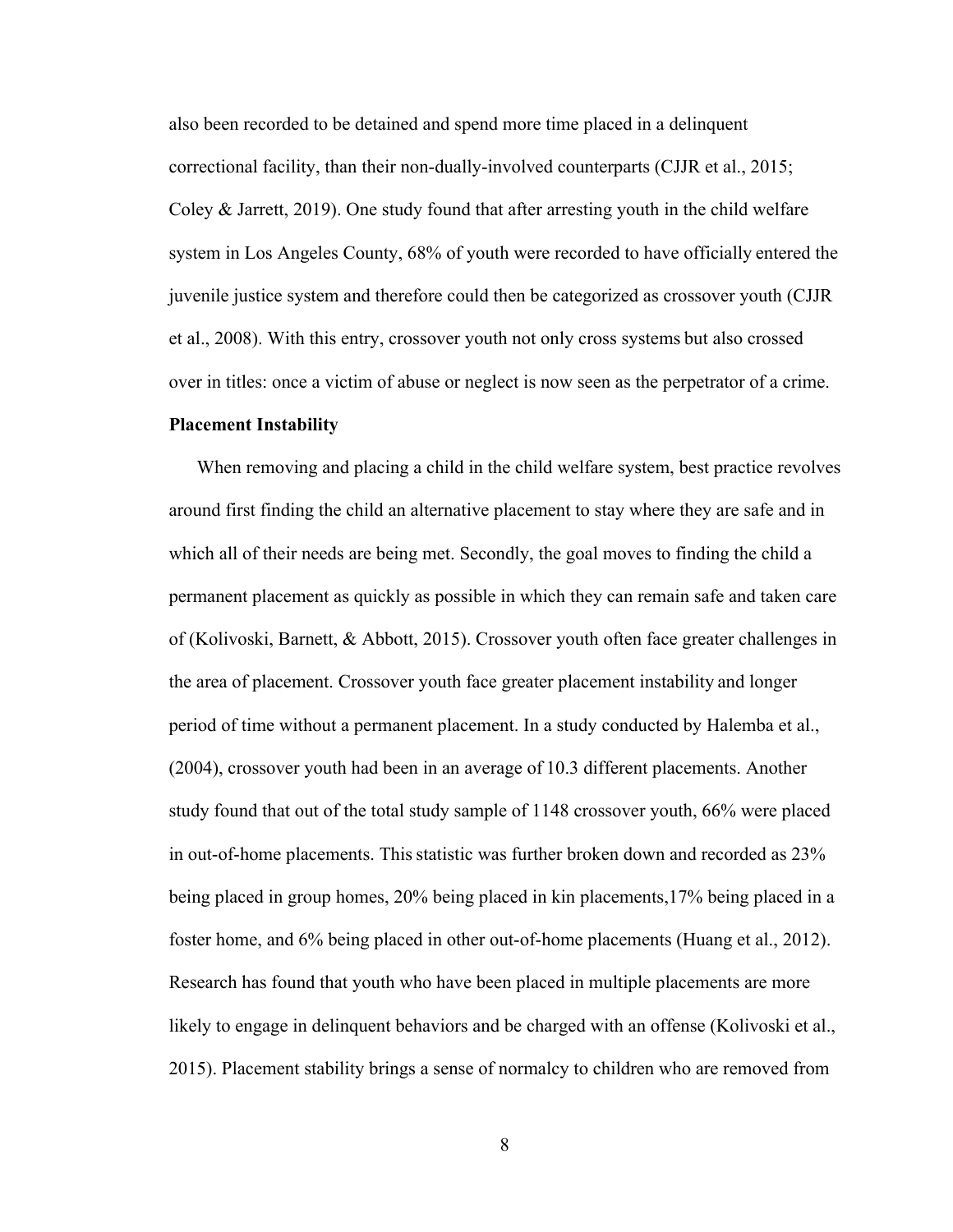their homes and, in turn, can result in better outcomes. The crossover youth population often lacks this sense of normalcy due to significant placement instability and being involved in both the child welfare system and the juvenile justice system.

Multiple studies have found that the majority of their crossover youth samples had a history of running away from their placements. One study found 51%, of the crossover youth sample had ran away, while another study recorded 50% of their crossover youth sample had run away (CJJR & APHSA, 2008; Halemba et al., 2004). Running away results in many repercussions when the child is found again. The act of running away is seen as an offense that indicates a need for supervision and can lead to the child being redetained, or if no other placement option is available, the child may be charged with additional offenses or moved to a new placement (Office of the Attorney General, 2018). These adverse effects add to the layers of obstacles the youth must balance moving forward.

### **Recidivism**

Recidivism is one of the challenges that appears most prominently in research pertaining to crossover youth. Reoffending can have significant impacts on the youth and can further their risk of having poorer life outcomes as they age. The recidivism rates for crossover youth have been seen to be higher than youth who are just involved in the juvenile justice system. In addition, crossover youth usually have a longer and more frequent history of delinquent behavior. Halemba et al. (2004) found that 73% of the crossover youth sample within the study had an extensive delinquent history and that 62% of crossover youth recidivated.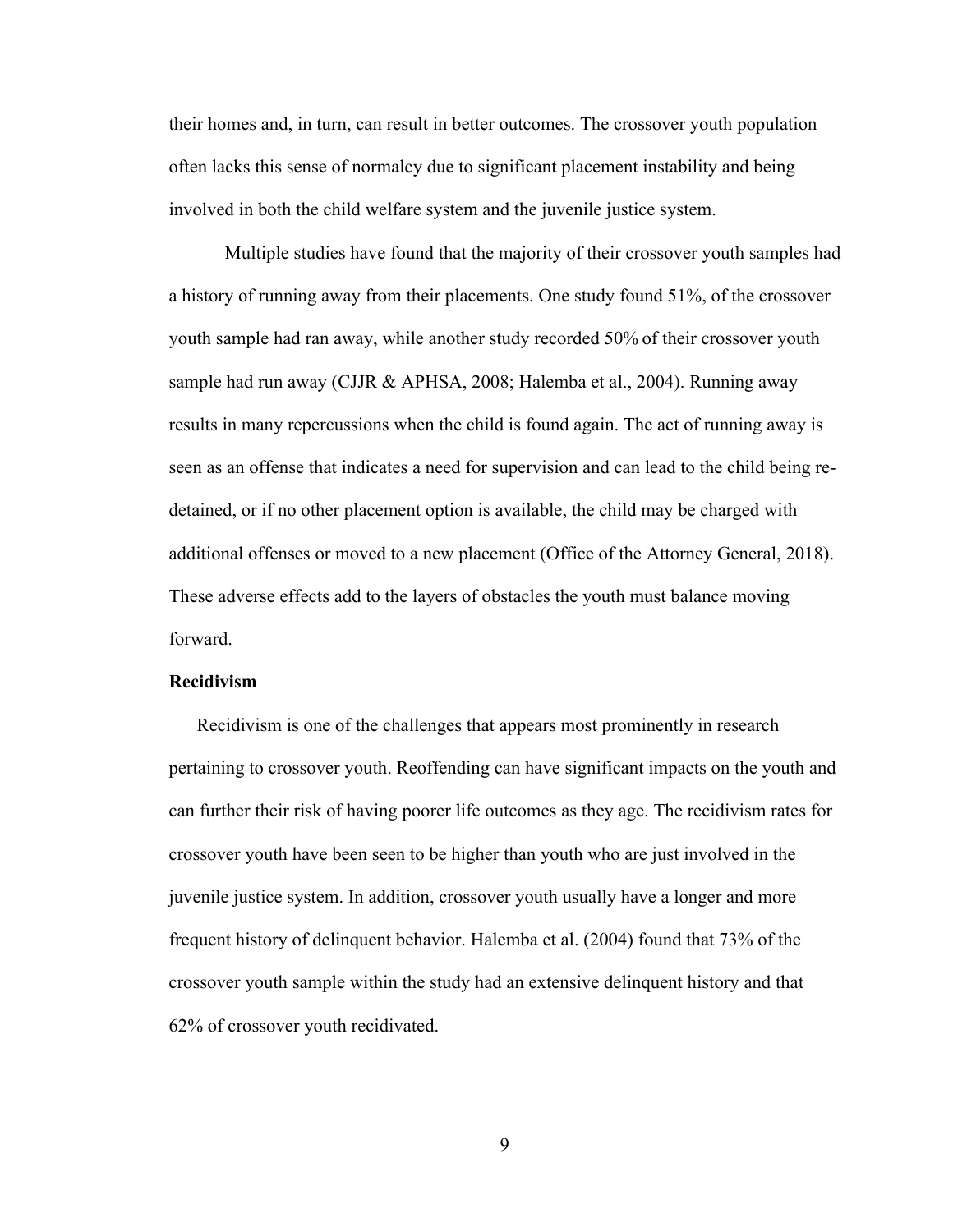In comparison, only 30% of youth only involved in the juvenile justice system had reoffended. Similar findings were seen in the Huang, Ryan, and Herz study (2012), which recorded that within a five-year period, 56% of crossover youth reoffended compared to 41% of youth only involved in the juvenile justice system. "A study of Rhode Island administrative data found that juvenile probationers with child maltreatment experience were 1.5 times more likely to recidivate as compared with non-maltreated youth 71% versus 46%" (Huang et al., 2012, p. 259). Continued delinquent behavior and recidivism adds to the risk of poor outcomes throughout life; as crossover youth enter adulthood, the risk and act of recidivism becomes even more damaging with the eligibility for being charged in the criminal justice system.

#### **Education and Behavior/Mental Health**

With continued placement instability, running away, long periods of being detained, and having to deal with a history of abuse or neglect, crossover youth have been recorded to perform more poorly in school and have higher rates of behavior conduct issues and mental health disorders (CJJR et al., 2008; Halemba et al., 2004; Ryan et al., 2007). Huang, Ryan and Herz (2012) found that 51% of the sample were not attending school, 47% exhibited behavioral problems at school, and 49% were not performing well academically. Similar results were found where 59% of a sample of crossover youth were not performing well in school, 61% exhibited emotional or mental health disorders, and 27% reported having suicidal ideation or having attempted to end their lives (Halemba et al., 2004). Not attending or performing poorly in school can have long-term impacts on a youth's life and can result in not graduating high school, the inability of pursue higher education, and drastically impacting job and career opportunities in the future.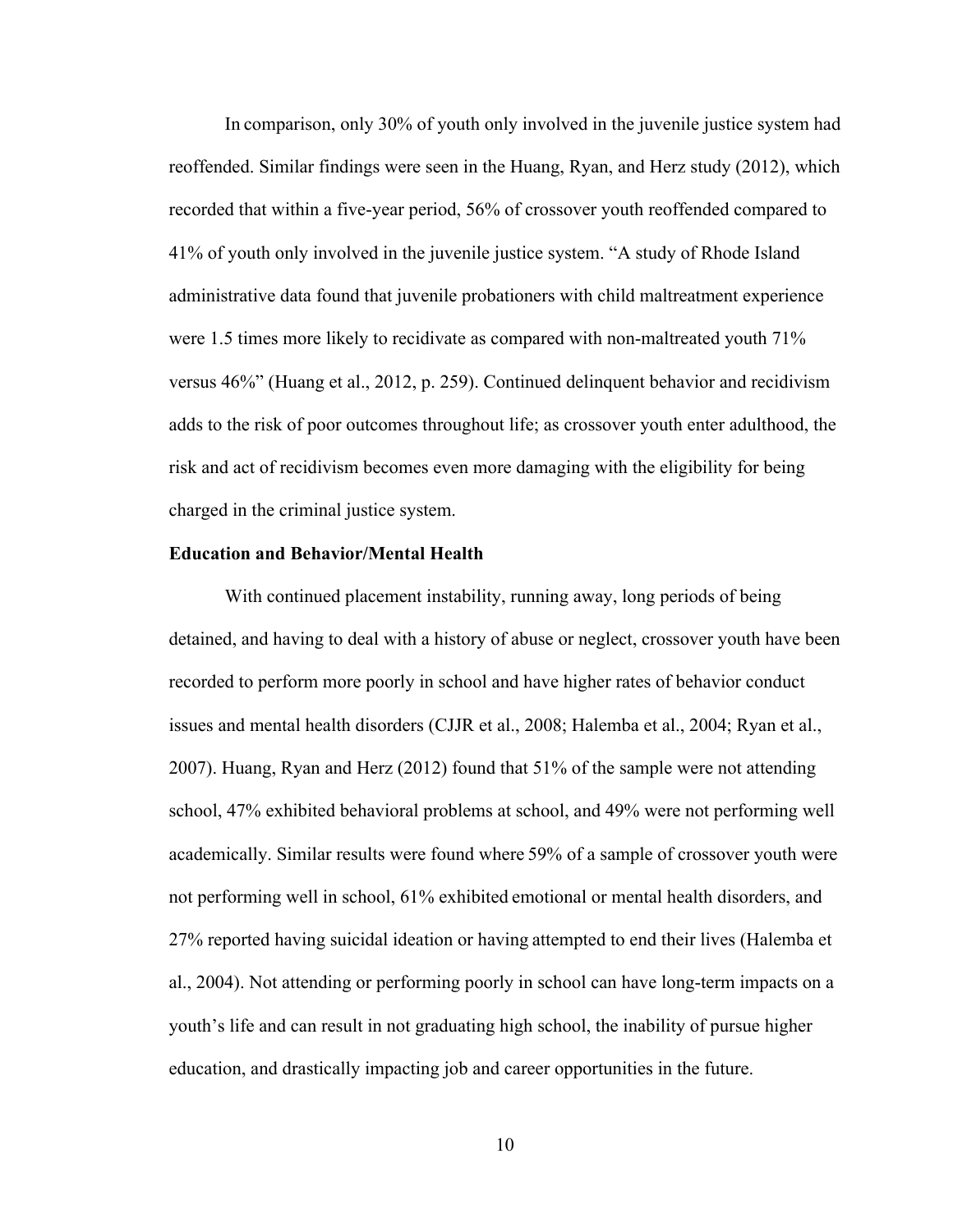#### **Parties Currently Involved with Crossover Youth in Texas Region Two**

Literature pertaining to crossover youth has repeated that youth involved in both the juvenile justice and child welfare systems are at greater risk for overall poor life outcomes in the future. As mentioned above, crossover youth face their own set of challenges and needs that are currently not being addressed in many jurisdictions. Texas Region Two, where the number of children entering the child welfare system is steadily rising every year, is a jurisdiction that has not implemented policies and practices to support crossover youth. When caught between two government systems, one would think that crossover youth would have ample access to services, but due to each system having its own goals and lack of communication, this, however, is often not the case (CJJR et al., 2008).

#### **System's Involvement with Crossover Youth**

There are a number of government systems and outside agencies that can step in if a child needs help. Each organization can assist children and their families in different or similar ways. The Department of Family and Protective Service (DFPS) is one of these agencies in Texas Region Two. DFPS is aimed with the goal of reunification, permanent placements, and keeping children from continued abuse or neglect (DFPS, n.d.). Another agency that helps children in Texas Region Two is the Texas Juvenile Justice Department (TJJD). This government agency handles the charging, supervision, and rehabilitation of juvenile offenders (Office of the Attorney General, 2018). As mentioned above, children who enter into the child welfare system are likely also to have contact with the juvenile justice system. Although these two systems may share information when going through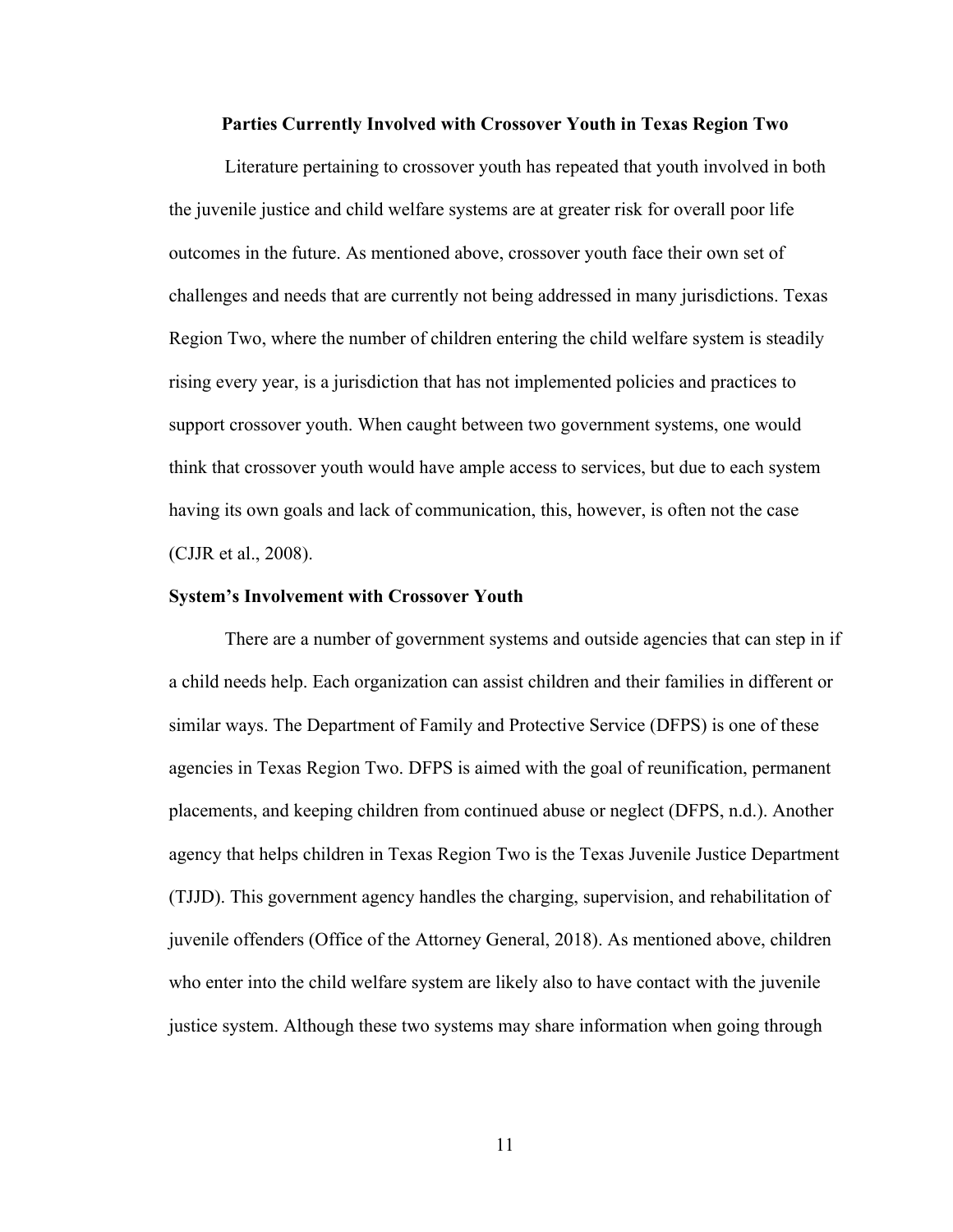the proper channels, each judicial hearing, judge, court representative, and social worker is different.

This can create an environment where information is not shared, important factors are missed, and opportunities are lost, all resulting in the poor outcomes that are often seen in crossover youth. This environment, which is supposed to be helping children and families, is struggling to do just that. The segregation of cases and personnel related to each individual case has been recognized as a problem for crossover youth by the TJJD. New recommendations to the family code and the creation of a task force are some of the interventions that have been proposed by the TJJD (Kolivoski et al., 2015).

## **Big Country CASA's Partner Involvement With Crossover Youth**

These two systems are not the only parties that are involved in the case; outside parties like Big Country CASA (BCC) also advocate for and represent children in Texas Region Two. BCC's aim is to provide a court-appointed special advocate (CASA) to every child who is removed from their home and enters into the child welfare system. These children can, and often do, include crossover youth. CASAs are volunteers that have been recruited, trained, and are supervised by the organization to advocate for the best interest of children in court. The judge appoints these partners in the case to act in the capacity of guardian ad litem for the child(ren). The CASA volunteer accomplishes this by monitoring the case, being an advocate in the courtroom, being a positive influence, and connecting the child to needed resources. In some jurisdictions, if a child is involved in both the child welfare and juvenile justice system, a CASA volunteer can be appointed to both cases; however, this is not always the case (Lenhoff, Jones-Kelley, & Abbott, 2017). Currently, BCC serves a number of children who can be categorized as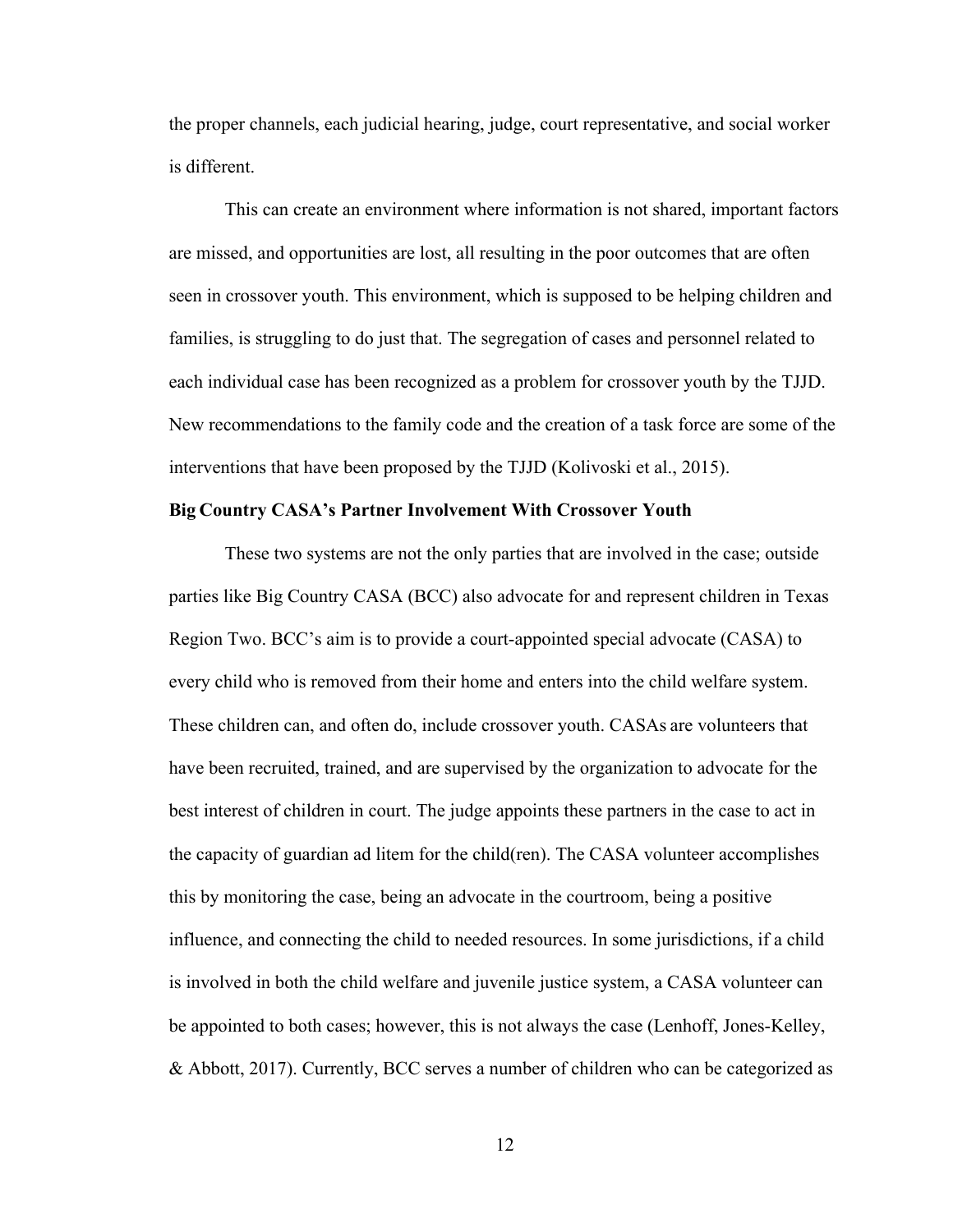crossover youth but only have the ability and authority to advocate for the child in areas that are involved in the child welfare system. The segregation of all of the systems and partners, who are ultimately all looking for the best outcome for the child, instead further hinders the effort to serve this population.

#### **The Crossover Youth Practice Model**

The Crossover Youth Practice Model (CYPM) was created by the CJJR. This model, if implemented and conducted properly, was created using research-based practices in order to aid the crossover youth population. The model helps identify why these youth are more susceptible to crossing over between systems and helps to redefine collaboration between the juvenile justice system, child welfare system, and other organizations that serve crossover youth. With this collaboration, the needs and challenges faced by crossover youth can be better addressed by all parties involved in the case (CJJR et al., 2015). Presiding Juvenile Court Judge Stacy Boulware Eurie, in Sacramento, California, stated that this model allows all parties involved in the case to look at the situation holistically, allowing each system to look at not only at the goals and contributions of its own systems, but also other systems and organization involved. In addition, the strengths and contributions of the family and the child can be seen in order to best serve that child's needs (CJJR, 2017). Macon Steward the senior program manager of CJJR, explains that improving the service efficiency and accuracy that the crossover youth population is receiving can have an extensive impact on the outcome of the youth's case and their overall outcomes in life (CJJR, 2017). CYPM was first developed after seven pilot programs that focused on improving collaboration within the child welfare and juvenile justice system were conducted. Following the implementation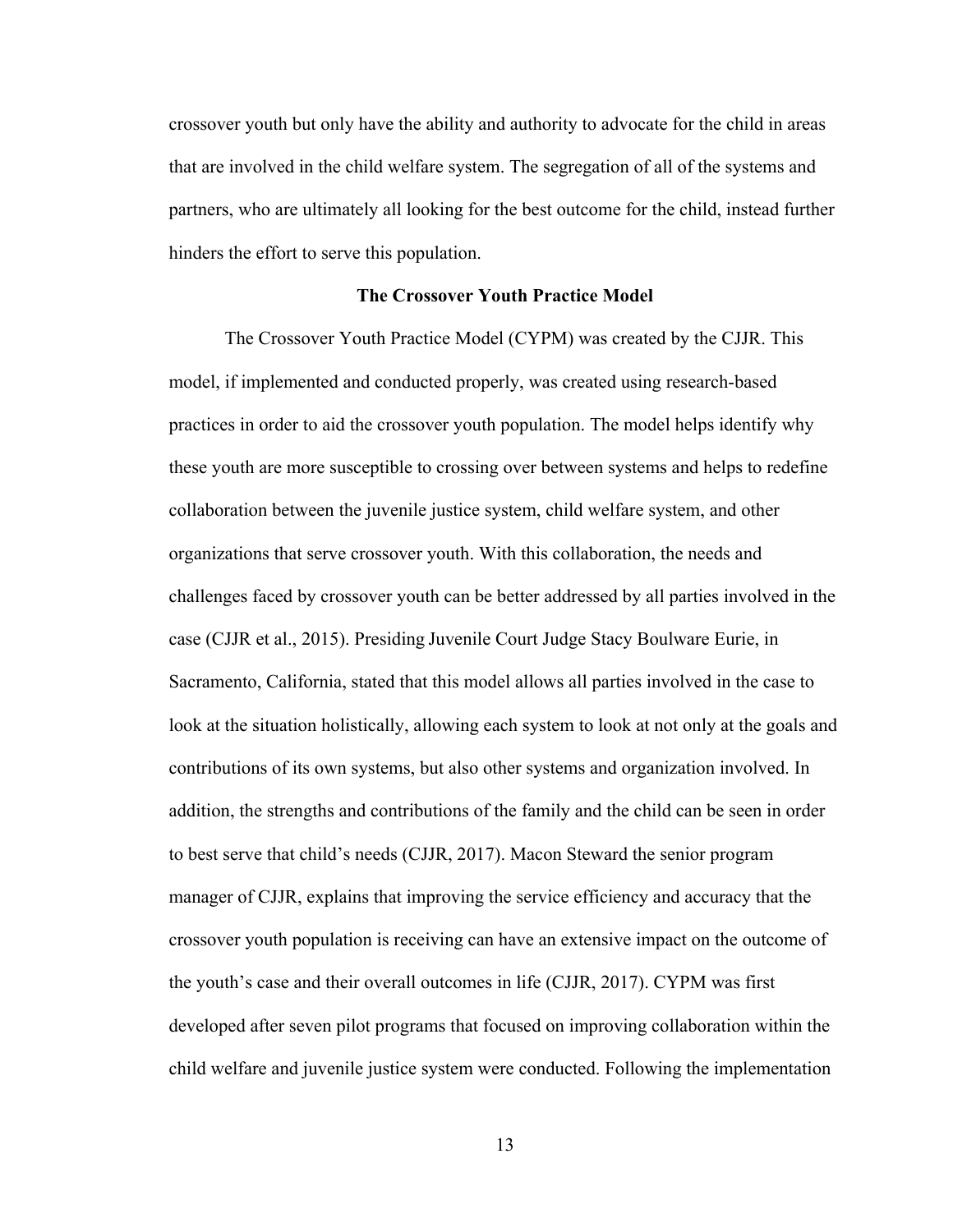of the pilot programs, the CYPM was created as a guide for policies and practices that address the specific challenges and characteristics that are associated with crossover youth (CJJR, 2017). This model has shown to improve the services crossover youth are receiving and address some of the challenges that they are facing.

The CYPM helps organizations that are already involved with crossover youth improve practices and procedures (Herz et al., 2012). The key elements of the CYPM are focused on improving the communication, cooperation, and engagement of the child welfare system, the juvenile justice system, the court, the family, and other organizations who are serving the child. The model has designated a set of values that the model is based on that includes having strong family involvement, utilization of all available data in decision making, and having appropriate training for all parties involved (CJJR et al., 2015). In addition to these values, the CYPM focuses on changing a set of seven themes that apply to crossover youth. These themes are highlighted in the effort of improving crossover youth services and meeting the unmet needs of this population. CYPM's key themes include increasing family engagement, increasing permanency, decreasing disproportionality of crossover youth who are minorities, decreasing the disproportionate difference in females that are represented in crossover youth population compared to the non-crossover youth in the juvenile justice system, increasing information sharing between systems, increasing coordinated case management and increasing the knowledge of how each system gets resources and funding by patterning systems (CJJR et al., 2015). With this foundation, the CYPM is set up to fulfill its goal of improving the outcome and services provided to crossover youth.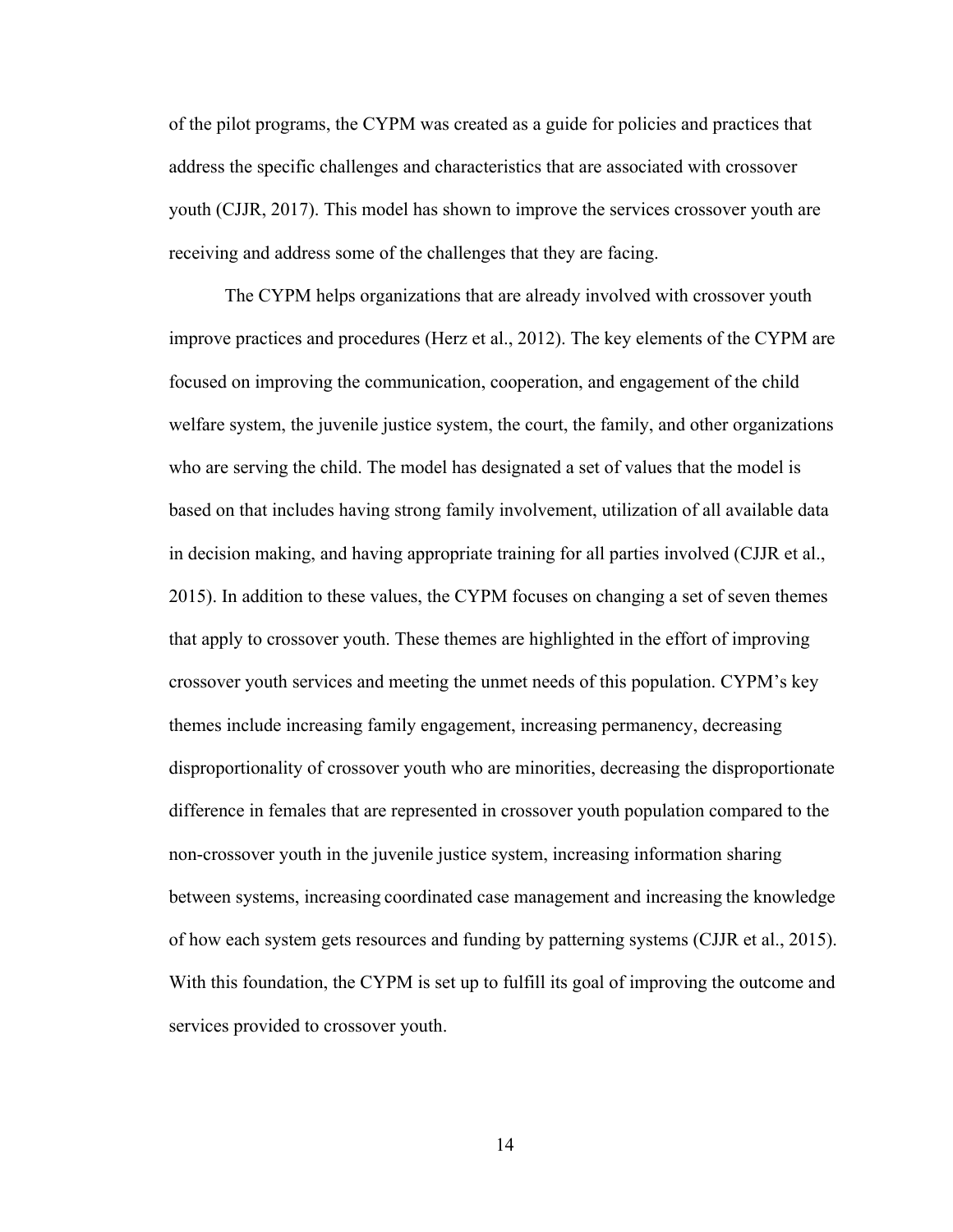#### **Implementation of CYPM**

Preceding the implementation of the CYPM, factors must be put in place to make the transition successful. Support from employees and community members from the variety of organization and government systems are needed to create this much-needed change. Therefore creating a team made up of judiciary members, juvenile justice staff, child welfare staff, education providers, mental health providers, substance abuse treatment providers, youth, parents, law enforcement, attorneys, and court-appointed special advocates can aid the implementation process in all these different areas in which the CYPM will have an effect. To help this team proceed in the correct direction during the beginning stages of implementation, on-site training and assistance can be arranged with the CJJR as well as contact with other jurisdictions who have implemented the model (CJJR et al., 2015). With leaders supporting the identification and collaboration of all parties involved, the first phase of the model can begin.

#### **Phase One of the CYPM**

The CYPM is broken down into three phases. The first phase addresses how the model implements policy changes in the areas of arrest, identification, detention, and decision-making processes concerning crossover youth. Identifying crossover youth as quickly as possible when they enter into the juvenile justice system is the first key element in phase one of the CYPM. Jurisdictions that are implementing the model would achieve this by developing a set of assessment tools, resources, and surveys that can be used when youth are first detained. This includes a protocol that would determine if youth who are being processed through the first stages of the juvenile justice system are also in the child welfare system. If it is found that the child is in both systems, it would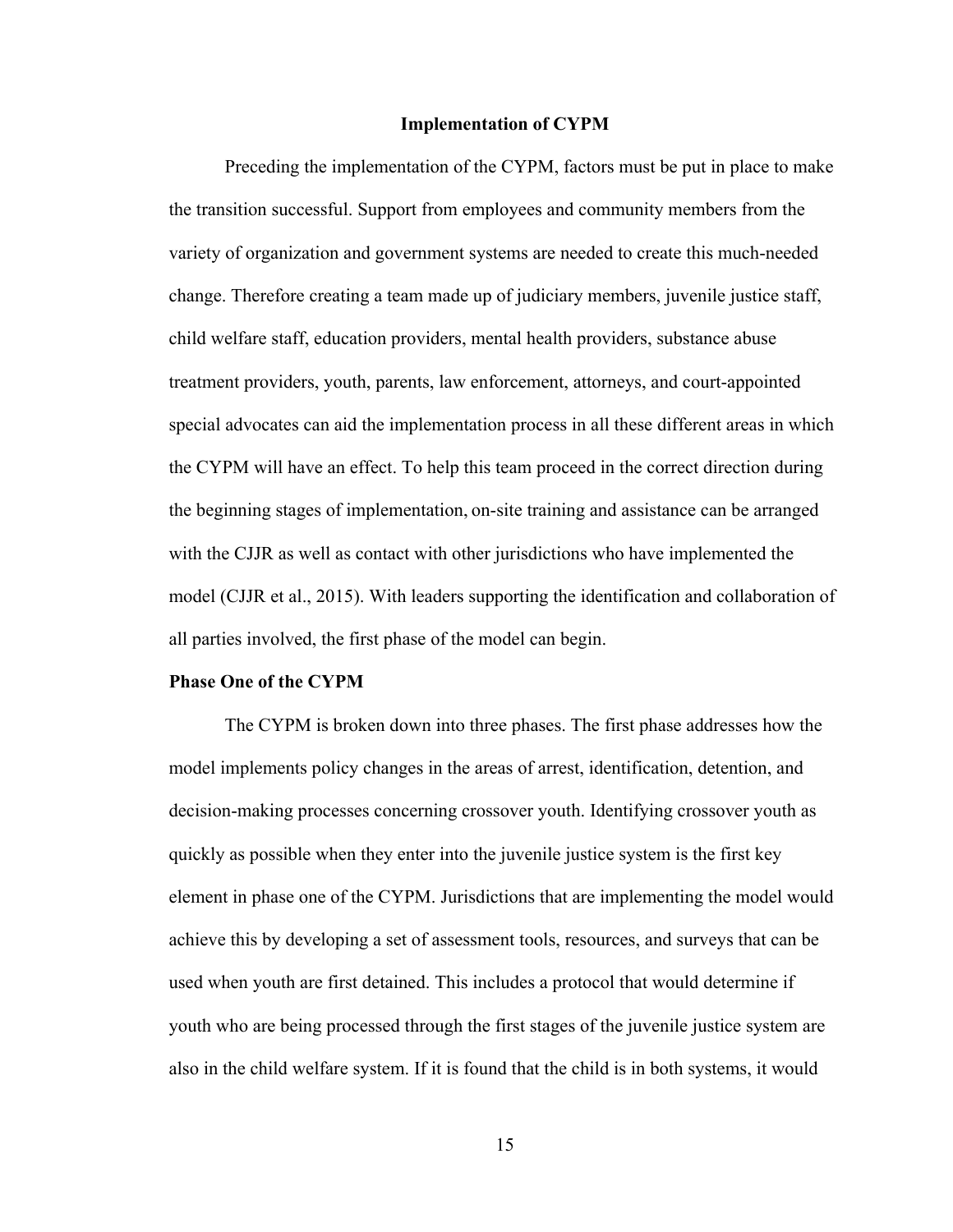then be required that the child welfare social worker be informed of their child entering the juvenile justice system (CJJR et al., 2015). Information between the child welfare and the juvenile justice caseworkers should be shared, and both should attend and keep up with the hearings and decisions of the partnering system. In addition to the communication and collaboration between the social workers, the family and other concerned parties to the case would be brought into the team assessment, planning, and decision-making processes (CJJR et al., 2015).

The CYPM suggested that in this stage, decisions about charges that are applied to crossover youth should be reevaluated or changed in ways that are aimed at the goal of avoiding dual system involvement. This discussion will allow the parties of the case to learn the damages that occur when a youth becomes dually involved and why such alterations are needed when possible. Crossover youth are more often detained and for longer periods of time due to their status. The reengineering of decision making would simply help "level the playing field" between youth solely involved in the juvenile justice system and crossover youth and aid in better outcomes for the youth (CJJR et al., 2015).

## **Phase Two of the CYPM**

The second phase of the CYPM explains how the model joins the assessment and planning phase between all of the parties involved in the case. The CYPM is unique in that it gives jurisdictions different options and models that can be implemented to improve services for crossover youth. The practice model recognizes that some jurisdictions are more equipped and willing to change their practices than others, so it gives two court structure options that can be implemented. The two models include the dedicated docket or one judge/one family court structure (CJJR et al., 2015). The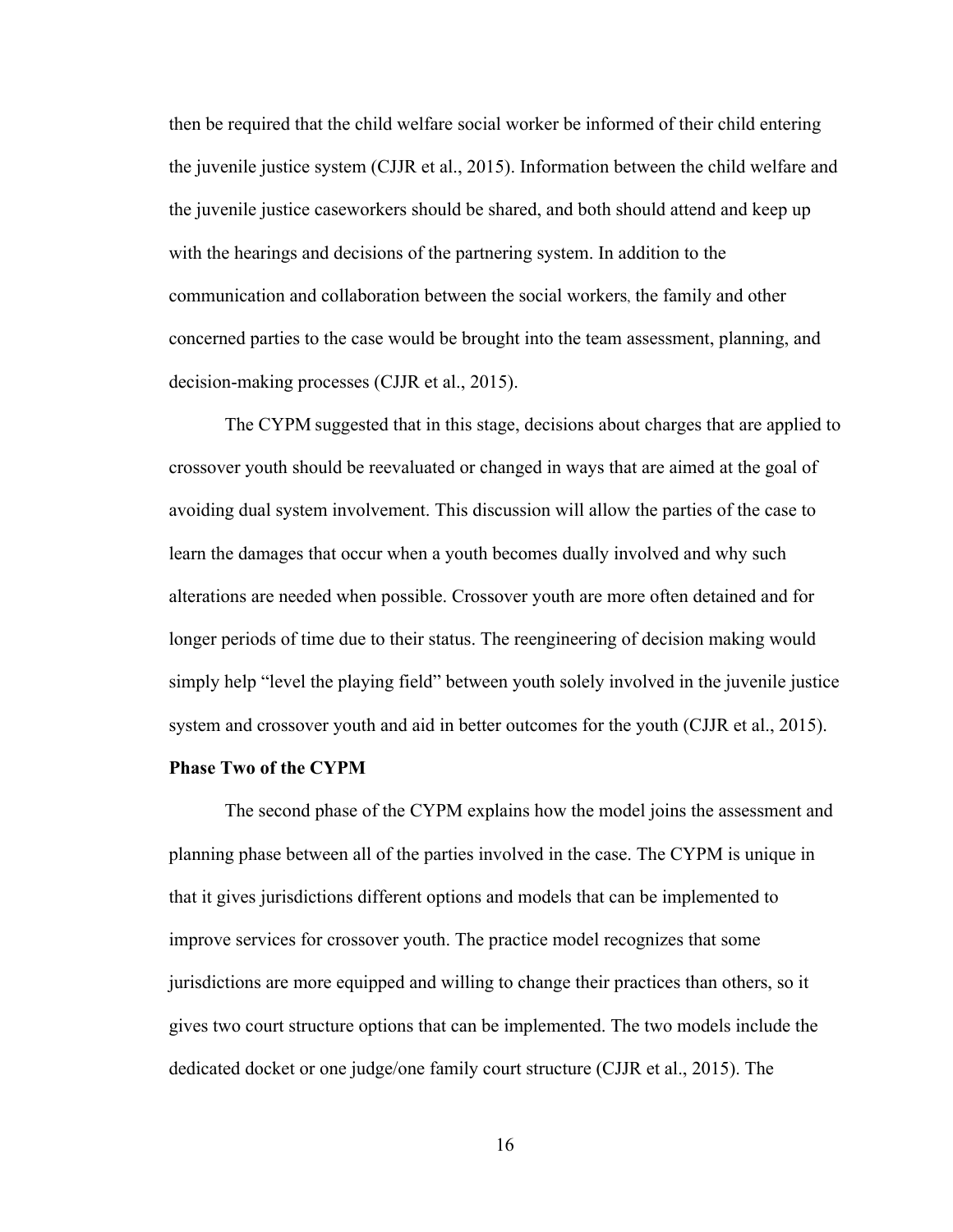dedicated docket model is designed around having a single court that includes having all court personnel who hear every case involving crossover youth. Within this model, it is also expected that both the child welfare and juvenile justice system caseworkers attend all hearings that involve the crossover youth whom they are assigned (CJJR et al., 2015). The one judge/one family model is designed so that there is one judge that hears both sides of the crossover youth's case. In addition to the chosen court structure, pre-court coordination should occur, which entails all parties involved with a crossover youth coming together before court hearings in order to share information and create an agreedupon case plan for the child. This practice also recommends scheduling the separate juvenile justice hearing and the child welfare hearings in succession to reduce the burden that is placed on the youth and family to miss school or work to appear at each court hearing (CJJR et al., 2015). This phase implements practices that hold all involved parties more accountable to communicate, plan, connect valuable resources to the child or family, look beyond their own system, and assess holistically what the child is faced with. Joint assessment and planning results in consistent and unduplicated services that are received by the client.

#### **Phase Three of the CYPM**

The third and final phase of the practice model focuses on changes that impact ongoing case management, assessment, and how to deal with planning youth permanency, transportation, and case termination. During this phase, the child welfare system, juvenile justice system, and other parties involved in the case create processes that involve all working together to carry out the plans and care that have been collaboratively decided. The reunification of the child and the family is the main goal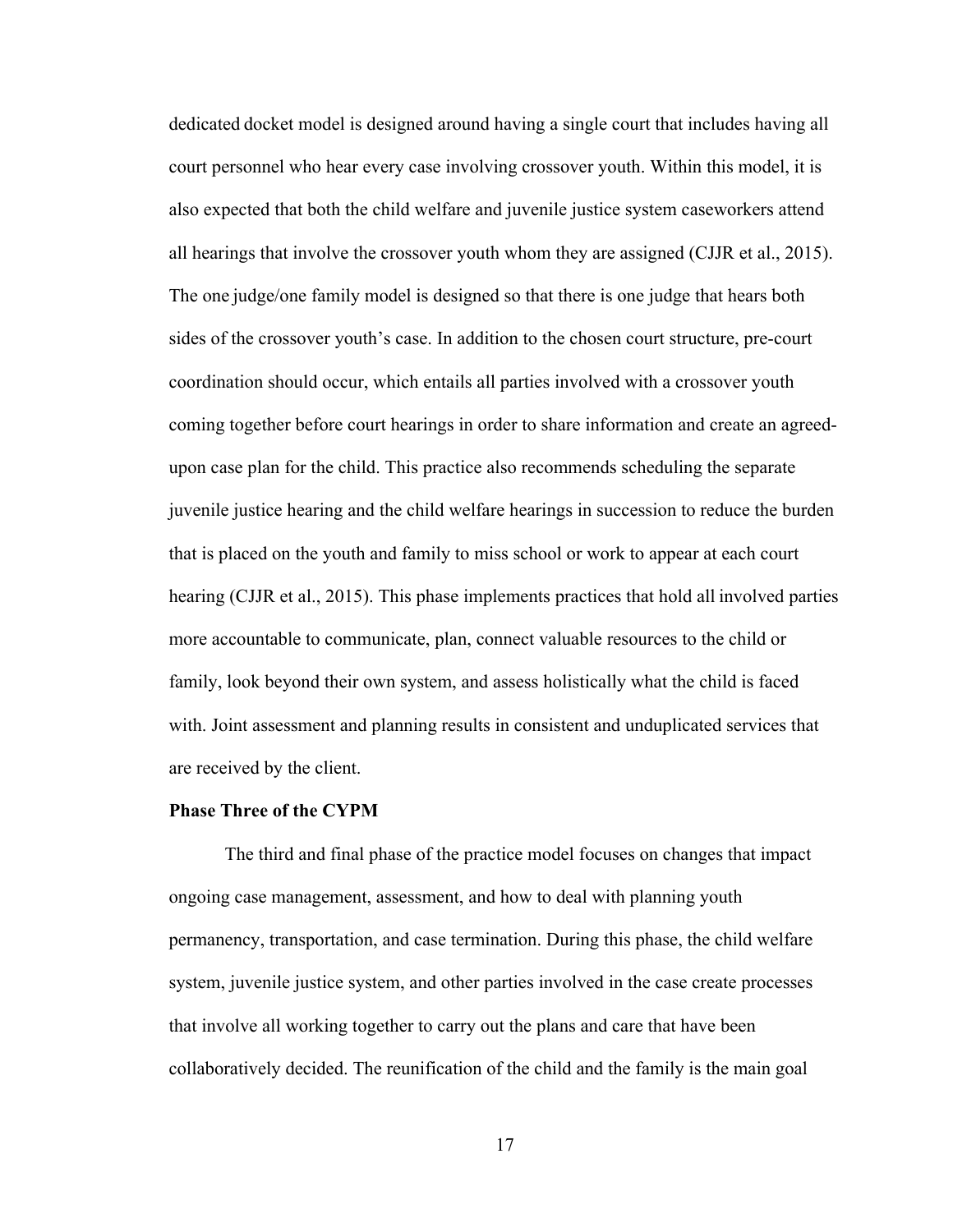moving throughout a case until proven impossible. While planning for reunification, the team will also have a concurrent plan in the event that reunification is not possible. Either outcome will result in the youth needing a support system and a plan for when they exit the juvenile justice and child welfare systems. During the life of the cases, the crossover youth will also be provided with resources and skills that are needed for the child to be self-sufficient. These services will be organized and orchestrated by the members in the multidisciplinary team who are connected to the specified youth (CJJR et al., 2015).

#### **How the CYPM Addresses Crossover Youth's Needs**

Although this practice model is relatively new and in its beginning stages of implementation in the few jurisdictions that have chosen to adopt it, positive results are being seen. For example, one study looked at three samples including the recidivism rate between youth in a jurisdiction after the implementation of the CYPM, recidivism rates of youth in that same jurisdiction when CYPM was not in effect, and recidivism rates of youth in surrounding jurisdictions in which the practice model was not adopted. The report found that crossover youth in the jurisdiction that adopted the CYMP showed reduced numbers in recidivism compared to past records of that jurisdiction and the surrounding areas (Haight, Bidwell, Choi, & Cho, 2016). Another study that interviewed members of a CYPM team resulted in responses that highlighted the improvements seen with the CYPM implementation, such as better decision making, communication, collaboration and insight into cases (Asgarian et al., 2019).

The implementation of the CYPM shows significant improvements and outcomes when addressing needs that are connected to crossover youth. The practice model includes elements that are needed to better services given to this population and result in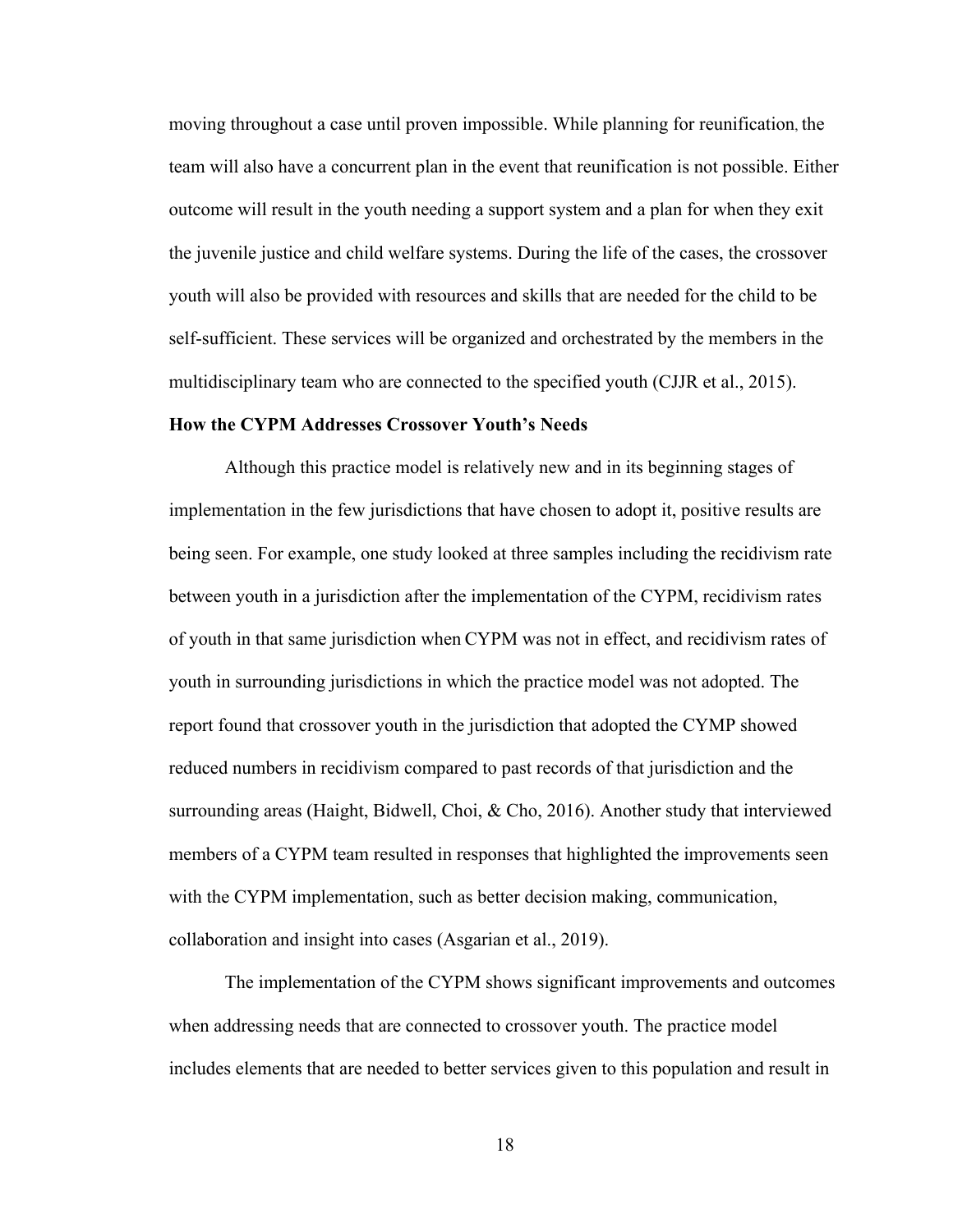better outcomes for crossover youth, elements including its emphasis on collaboration, communication, and family engagement. These additions can help reduce the harsher outcomes that are often applied to crossover youth and not to youth only involved in one government system (Herz et al., 2012). Currently, multiple jurisdictions have implemented or are now in the process of implementing the CYPM. Jurisdictions such as Prince George's County, Maryland; Yavapai County, Arizona; and Mahoning County, Ohio, have at some level started implementing the CYPM in order to serve the youth in their communities better. These jurisdictions have recorded that the practice model is not only achievable but also implement practices that are in the best interest of children involved in both the child welfare system and the juvenile justice system (Barnett et al., 2018). These are only a few jurisdictions that have started adopting the CYPM around the United States as crossover youth becomes more apparent as a population that is not receiving the services needed to address the challenges that they face. With the implementation of the CYPM, crossover youth can acquire the necessary services and have better outcomes throughout and after this challenging time in their lives.

## **Supporting Theories**

Within the human service professions, such as the ones that work with crossover youth, there are a number of theories that can help explain practices. While examining the CYPM, the two theories that significantly support this model include systems theory and trauma-informed care theory. Systems theory is based on examining many different factors or looking at the whole picture when analyzing something like human behavior (Yawson, 2012). When able to look past one factor and instead examine all factors that could be leading to a behavior or an outcome, it can change the view of the beholder. The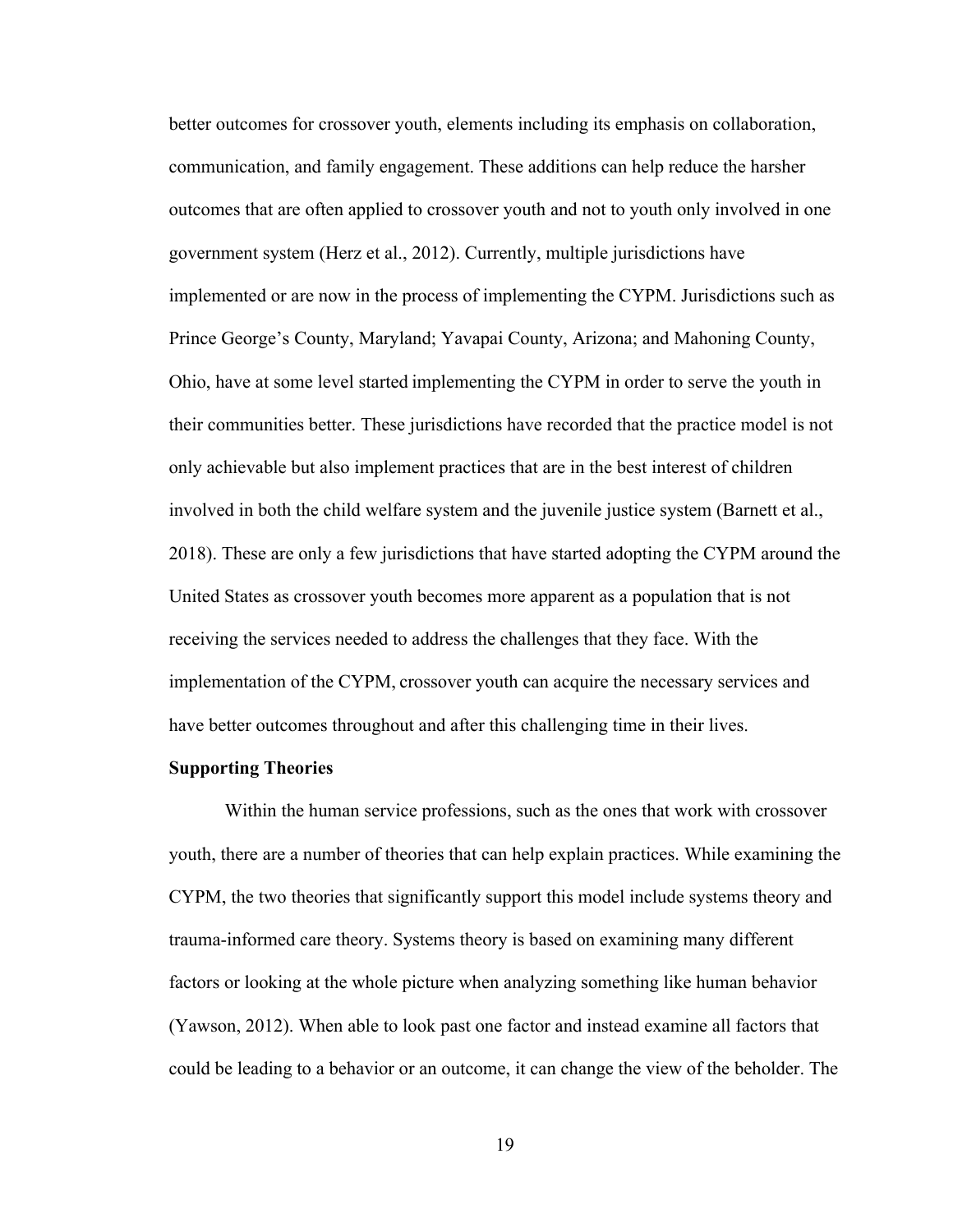CYPM integrates systems theory in its practice by emphasizing the need for systems and people to work together, share information, and understand the entirety of the child's two cases before making decisions that have the potential to alter their crossover youth's lifes (CJJR et al., 2015). The CYPM wholistic practice can teach service providers the importance of looking past their system or organization and examining other factors. Factors such as negative family history, prior delinquent behavior, or circumstances for entering into the child welfare system have all been reported in the literature to be common in the crossover youth population.

Another theory that can be seen in the CYPM is the practice of trauma-informed care. This theory is centered around being aware of the people who are showing signs of trauma as well as those who may not show it outwardly but may be experiencing trauma. With the awareness gained by the trauma-informed care theory human resource service providers are better equipped at adapt services to accommodate for people with severe trauma (Kezelman & Stavropoulos, 2012). With the utilization of systems theory, the CYPM considers a multitude of individual, family, sociocultural, environmental, and historical factors that influence behavior. This allows service providers a broader and more wholistic perspective to identify, assess, and intervene in client situations more comprehensively. In addition, such an approach contextualizes reported trauma and other risk and protective factors in the child's history and may increase interagency communications. With a heightened sense of awareness, assessment, interagency connectedness and service provider engagement, opportunities to better serve youth increase. Ultimately, a systems perspective and systems theoretical approach allows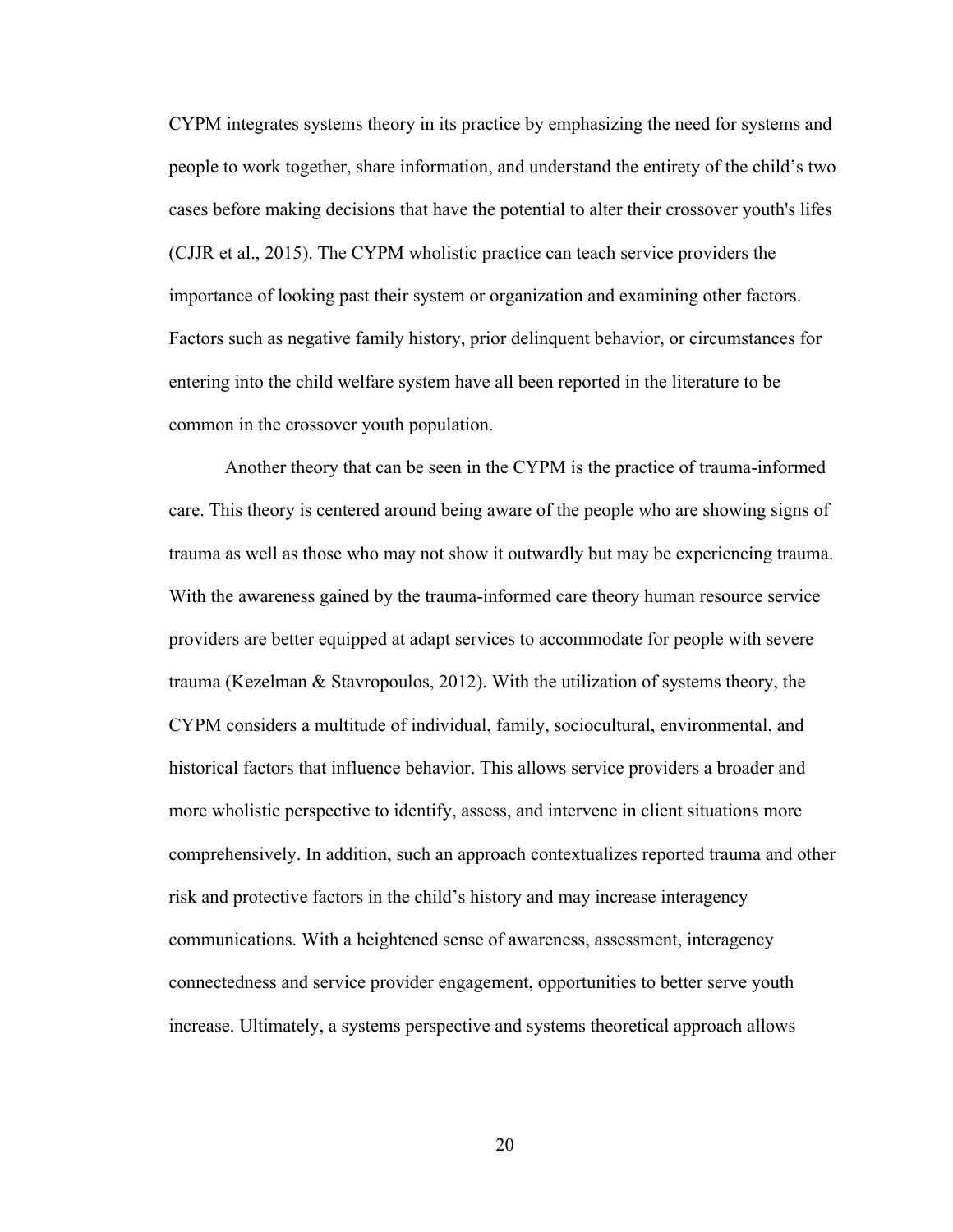providers in the CYPM to plan and make adaptive care decisions based on accurate and comprehensive information available to them.

### **Conclusion**

Based on the literature, the discussed population of crossover youth is in need of new practices to help them through these very difficult situations. The CYPM can be the start of identifying and assisting children before they get lost between the child welfare and the juvenile justice systems. This practice model, if implemented in Texas Region Two, can better address the needs of the youth in the community who are not even now being identified as crossover youth and who are having to deal with two systems on their own. Due to the information found within the literature and the growing number of children already entering the child welfare system within this region it is recommended that action be taken and that a pilot study of the CYPM be conducted.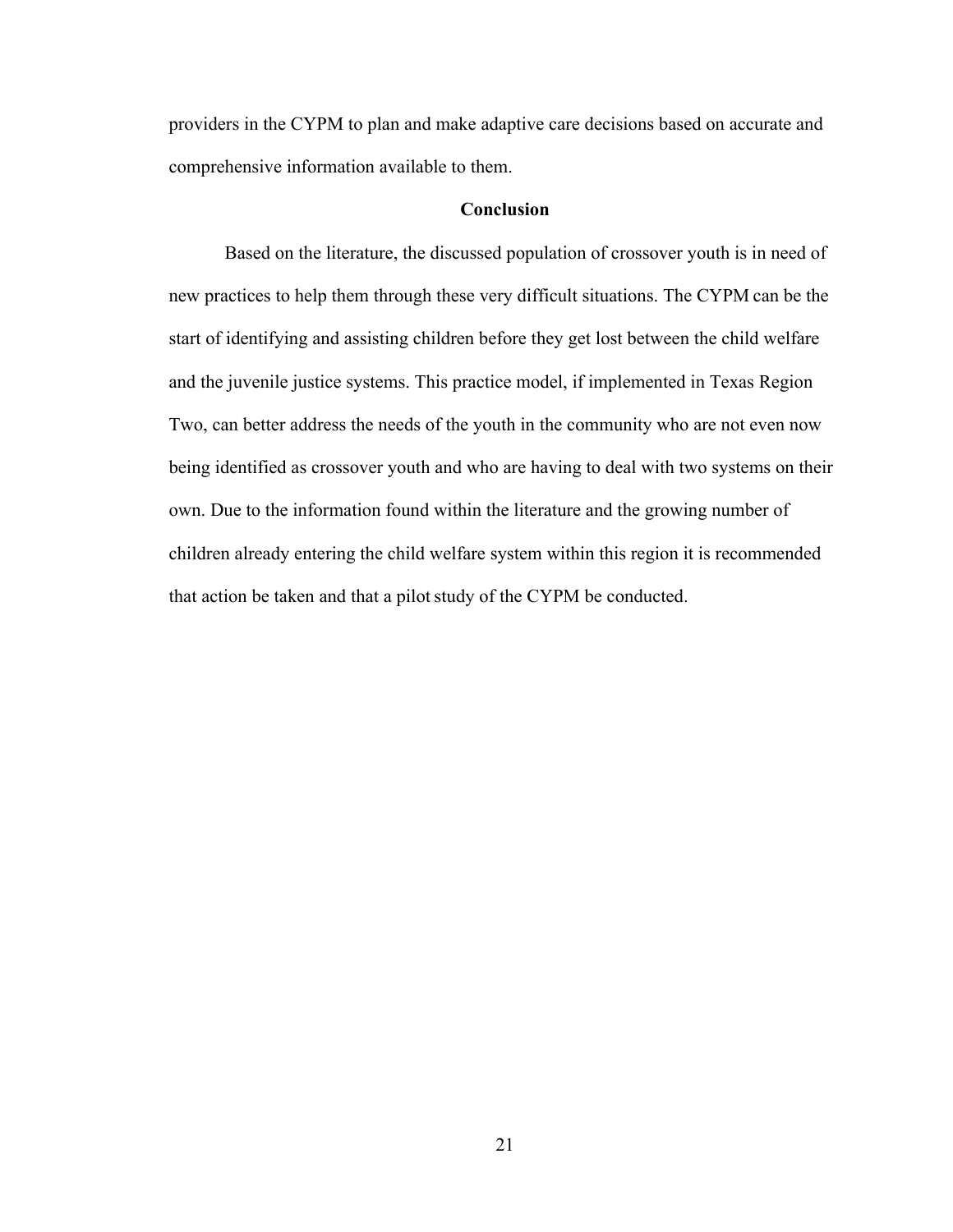## CHAPTER III

## METHODOLOGY

The proposed pilot study is a quantitative study in which quantitative data will be collected and analyzed. The study advocates for the implementation of a pilot study to be conducted in Abilene, Texas, located within Texas Region Two. Quantitative data from pre-existing databases was utilized in the study, including the private Big Country CASA (BCC) database and the public online Texas Department of Family Protective Services (DFPS) and Texas Juvenile Justice Department (TJJD) databases.

Quantitative data was obtained from the private BCC database with the organization's Program Director's approval (see Appendix B). Data within this source already exists and was collected for this study. Information within the BCC database does contain identifiable information; however, the report utilized for this study did not include any private information and was kept confidential. Data collected from the BCC database included the number of children who are currently receiving services from BCC and the TJJD, as well as the age, gender, recidivism rate, and the number of placements of each individual child indicated to be crossover youth. Additional quantitative data was collected and used from both the Texas DFPS and the TJJD public online records. Information used from these independent sources includes the number of cases each department has had during a given fiscal year.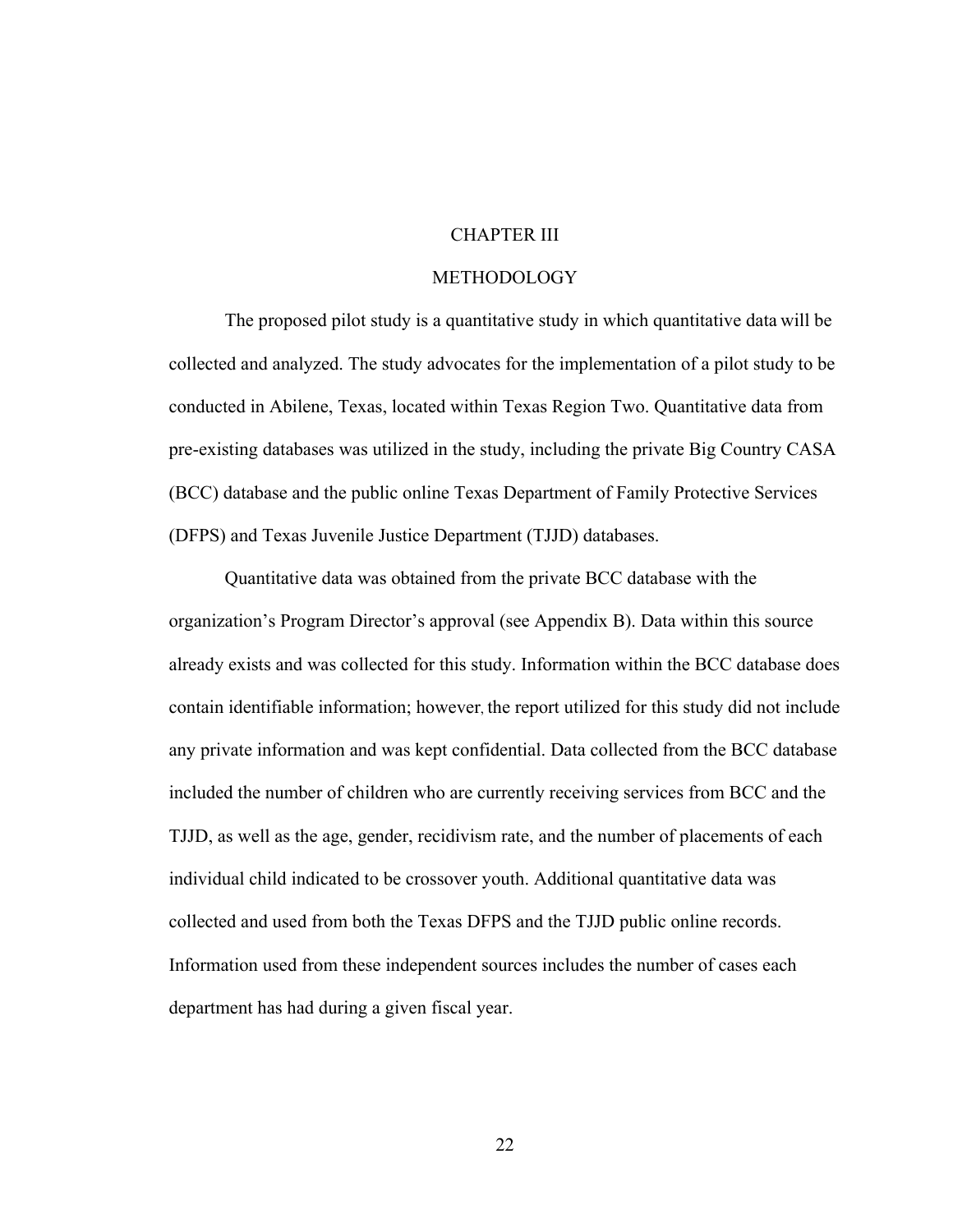All data collected was analyzed by running the appropriate parametric and nonparametric tests using SPSS Statistics software. The overall goal for the results of the data is to inform the needed departments and organizations who would be involved in starting the CYPM in Abilene, Texas, about the crossover youth in their region. These departments and organizations, including, Big Country CASA, DFPS, TJJD, and judicial officials. All variablesindicated above will be able to help accomplish getting this current snapshot of the crossover youth in Texas Region Two.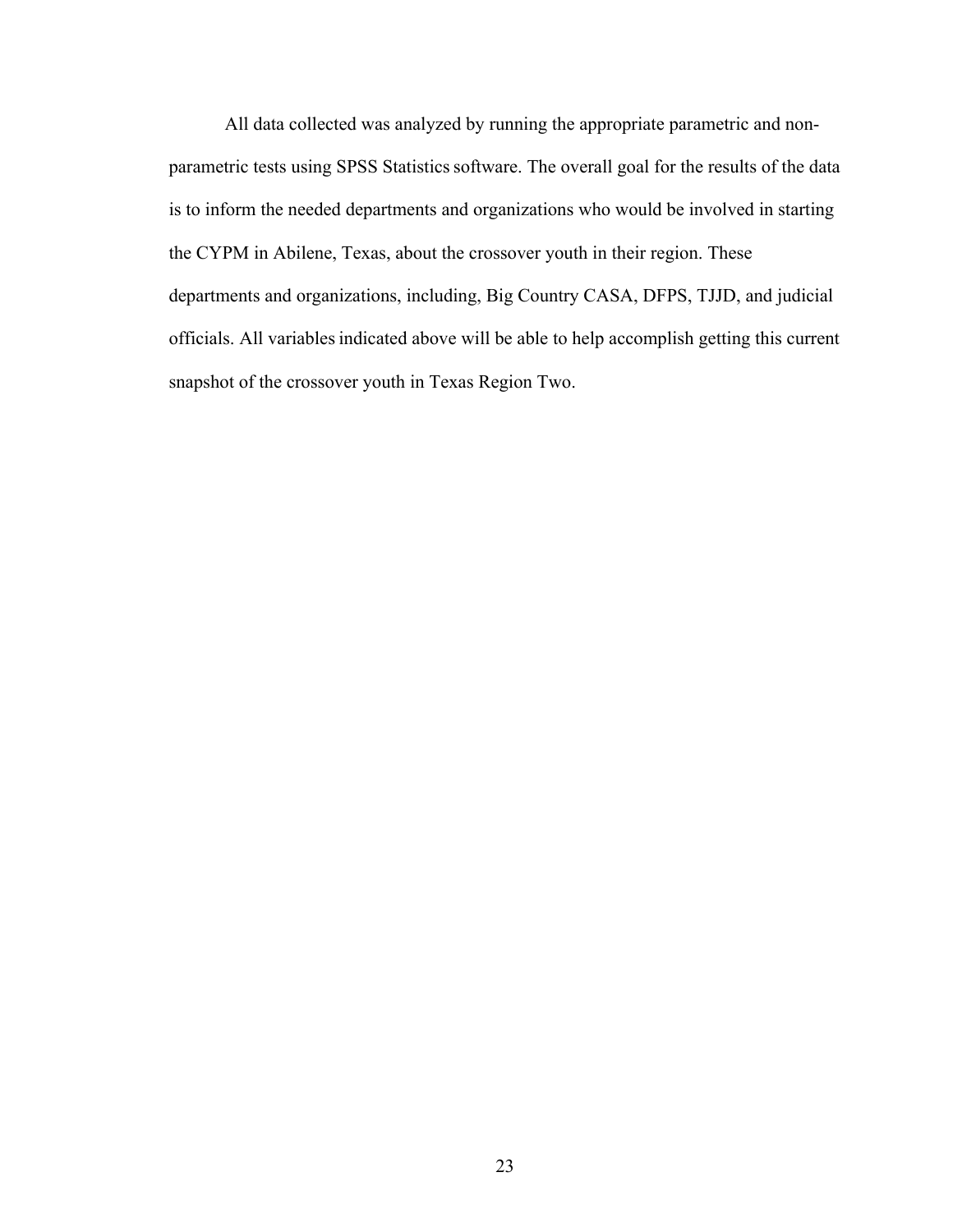## CHAPTER IV

## RESULTS

## **Big Country CASA Data**

Given that the nature of this project was to identify the numbers of individuals appropriate for the proposed CYPM, there was limited data for review. As of March 2020, BCC serves nine crossover youth (*n*=9) who are involved in both the juvenile justice system and the child welfare system categorizing them as crossover youth. After conducting parametric and non-parametric tests, the results indicated the following conclusions for the demographic profile of the sample (see Table 1). Of the sample of nine, the majority, six (66.7%) were female, and three (33.3 %) were males. The mean age of the group was 15.8 years old, with a range of 13-18 years old. Within the sample of nine crossover youth, four (44. $\overline{4}$ %) identified as Hispanic/Latinx, two (22. $\overline{2}$ %) as Caucasian, two (22.2%) as African American, and one (11.  $\overline{1}\%$ ) as Multi-Race.

Table 1

| Variable         | Frequency                     | Percent | Mean | Range     |
|------------------|-------------------------------|---------|------|-----------|
| Age              |                               |         | 15.8 | $13 - 18$ |
| Gender           | 6                             | 66.7    | -    |           |
| Female           | 3                             | 33.3    | -    | -         |
| Male             |                               |         |      |           |
| Race             |                               |         |      |           |
| Hispanic/Latin X | 4                             | 44.4    |      |           |
| Caucasian        | $\mathfrak{D}_{\mathfrak{p}}$ | 22.2    | -    |           |
| African American |                               | 22.2    | -    |           |
| Mixed Race       |                               | 11.1    | -    |           |
|                  |                               |         |      |           |

#### *Demographics*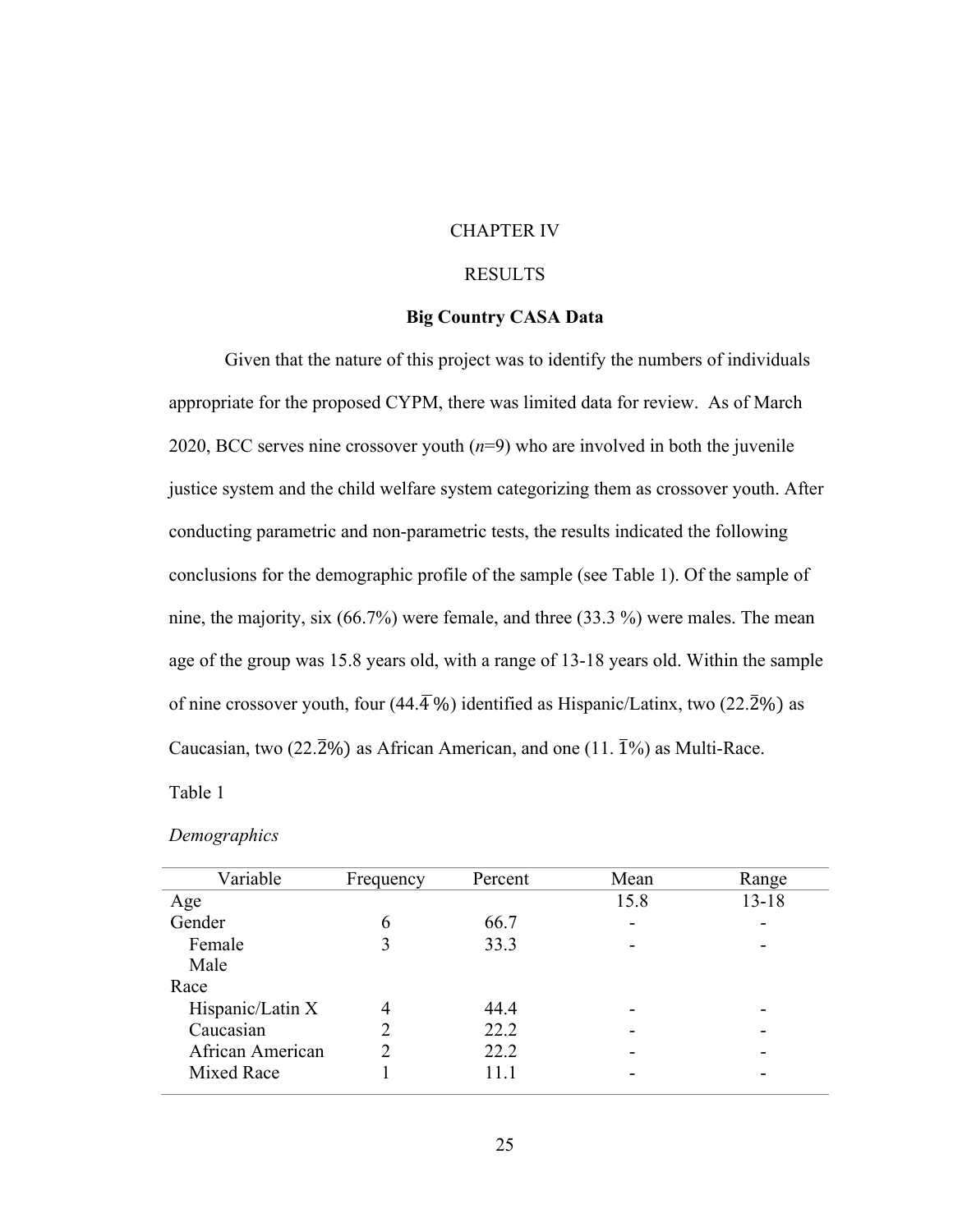Crossover youth face many obstacles, two of which are the number of placements to which they are assigned and the recidivism rate of the child (see Table 2). The information gathered shows the mean number of placements ( $\bar{x}$  = 5.6) that the sample were placed in, with a range of 2-15 placements over the periods of time the youth has been receiving services from BCC. Data collected showed that the majority of the sample, eight out of nine, had only been incarcerated once for a singular incident with an outlier of one crossover youth being incarcerated three times for three separate incidents. Therefore, the collected and analyzed data indicated that the sample was incarcerated an average of  $(\bar{x} = 1.\bar{2})$  times within a range of 1-3 incarcerations due to separate incidences. Table 2

*Number of Placements* 

|                         | Mean      | Range    |
|-------------------------|-----------|----------|
| <b>Total Placements</b> | 5.6       | $2 - 15$ |
| Incarcerations          | $\bigcap$ | 1-3      |

## **Texas DFPS and TJJD Data**

Within the fiscal year 2019, the DFPS public database reported serving a total of 2,982 children within Texas Region Two. Data pertaining to the number of children served by the TJJD in Texas Region Two was not available and therefore could not be collected. Previous literature found that approximately 47% to 50% of children in the child welfare system that crossover into the juvenile justice system (Coley  $\&$  Jarrett, 2019; Herz et al., 2010; Thomas, 2015). With the total number of children served in Texas Region Two from the DFPS public database and the percentages found in the literature, it can be estimated that the number of crossover youth in Texas Region Two is approximately 1402 to 1491 children.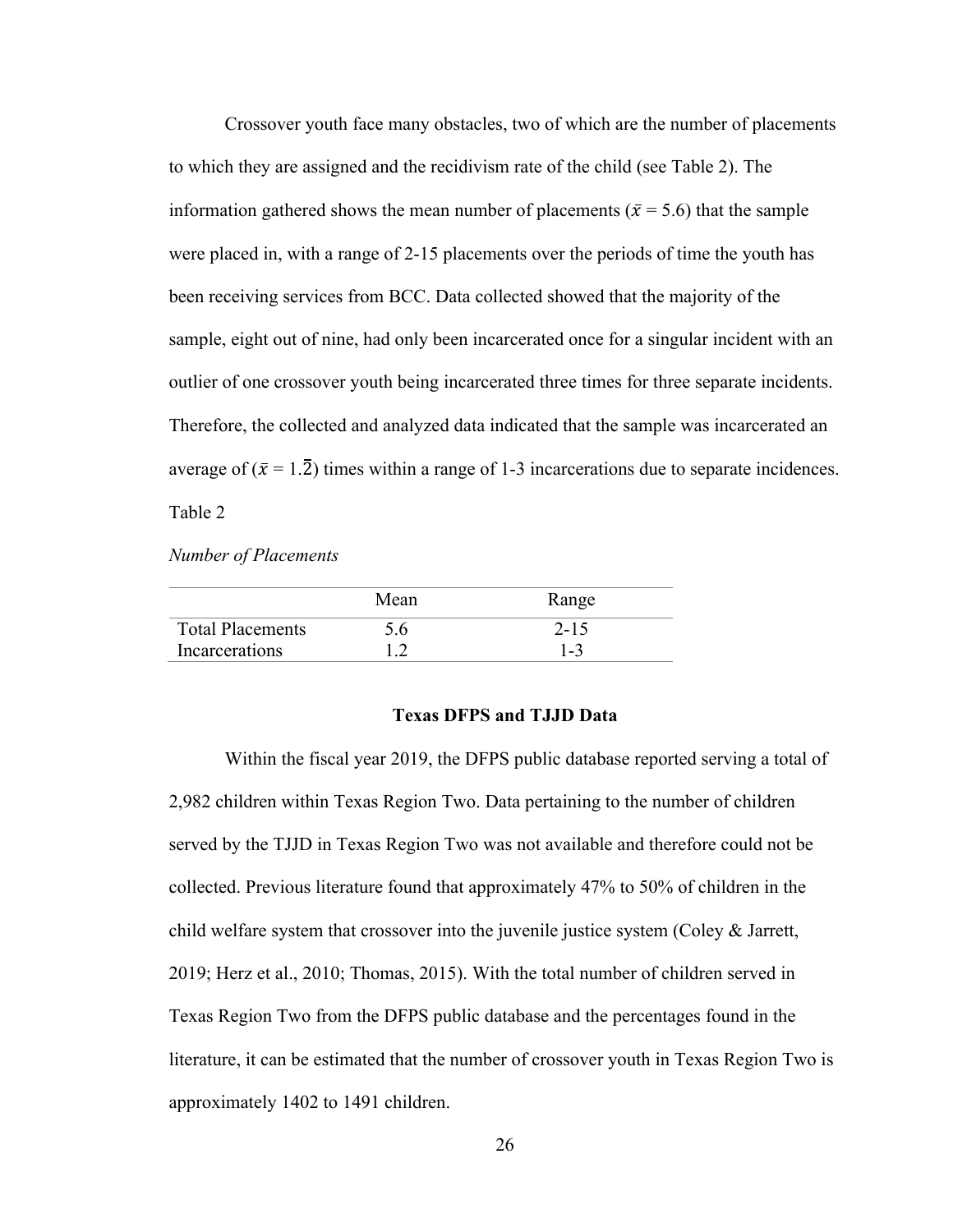## CHAPTER V

#### DISCUSSION

Currently, there is limited information pertaining to crossover youth and the CYPM. This is due to the crossover youth population just recently being recognized as their own individual vulnerable population, as well as the CYPM being a relatively new practice. The purpose of this study was to gain information about the current crossover youth population within Texas Region Two who could potentially benefit from the CYPM. This information can now be utilized to understand why Texas Region Two is in need of the CYPM and how many children it could potentially benefit.

The variables that were analyzed included the demographic information of a crossover youth sample and the number of times those youth experienced placement instability and recidivism. Additional information was gathered to examine the last recorded number of children served by the DFPS within the 2019 fiscal year. Overall, the results support the need for a change in protocols when serving crossover youth, not only by identifying a need but also showing that crossover youth in Texas Region Two are facing similar problems that are reported in the literature, such as high rates of placement insecurity and recidivism.

The demographic profile indicated that the majority of the sample  $(44.\overline{4}\%)$ identified as Hispanic/Latinx, followed by Caucasian (22.2%), African American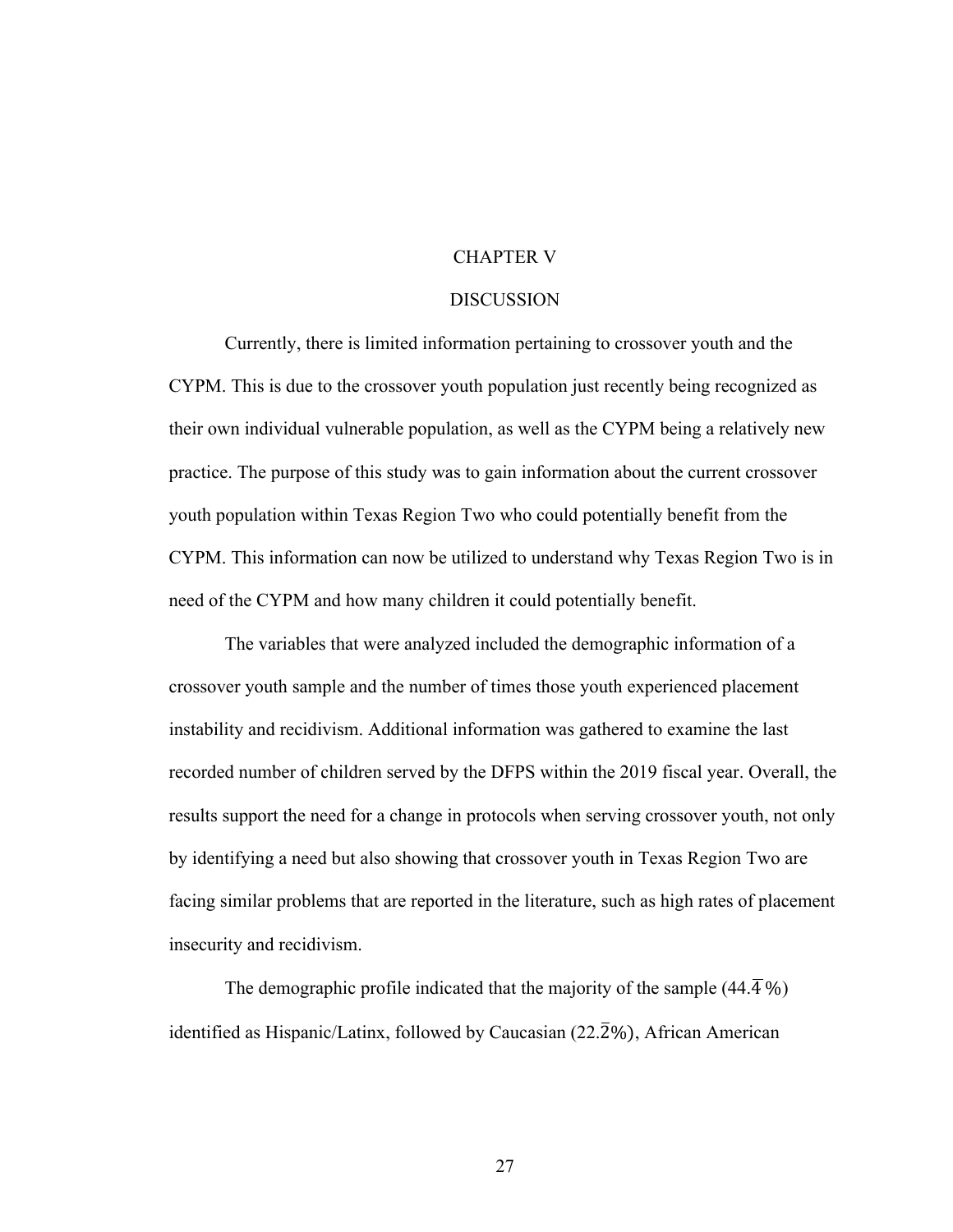$(22.\overline{2}\%)$  and Multi-race (11.  $\overline{1}\%$ ). These numbers reflect what has been found in previous studies where the majority of crossover youth samples were minorities (CJJR et al., 2008; CJJR et al., 2015). Out of the nine-crossover youth sample, 66.7% were female, representing the majority of the sample. Research has found that females in the juvenile justice system were more frequently dually involved compared to males who were more likely to be involved in one system or the other (CJJR, 2008; Halemba, et al., 2004; Huang et al., 2012). The ages of the sample ranged from 13-18 years old, with the average age being 15.8 years old. Collected demographic information can not only be used to compare with previously created demographic profiles of this population but can aid in Texas Region Two's effort to better indicate who is most at risk of becoming categorized as crossover youth and in need of CYPM services.

Previous studies have found that crossover youth experience high rates of placement instability, highlighting it as one of the most reported hardships they face (Halemba, et al., 2004; Huang et al., 2012). Within the sample of nine crossover youth, it was found that on average, the children were placed in 5.6 different placements, with the highest number of placements being 13 and the lowest being two. Numbers found in this study pertaining to placement instability are astronomical and have the potential to impact the youth in severe and negative ways. From the sample only one of the participants had been incarcerated multiple times. This youth had been charged and incarcerated on three separate occasions. Higher recidivism rates have been identified as a factor that impacts crossover youth (Halemba, et al., 2004; Huang et al., 2012). Although only one of the participants in the study had been incarcerated multiple times, it still shows that this is a factor that can be linked to crossover youth.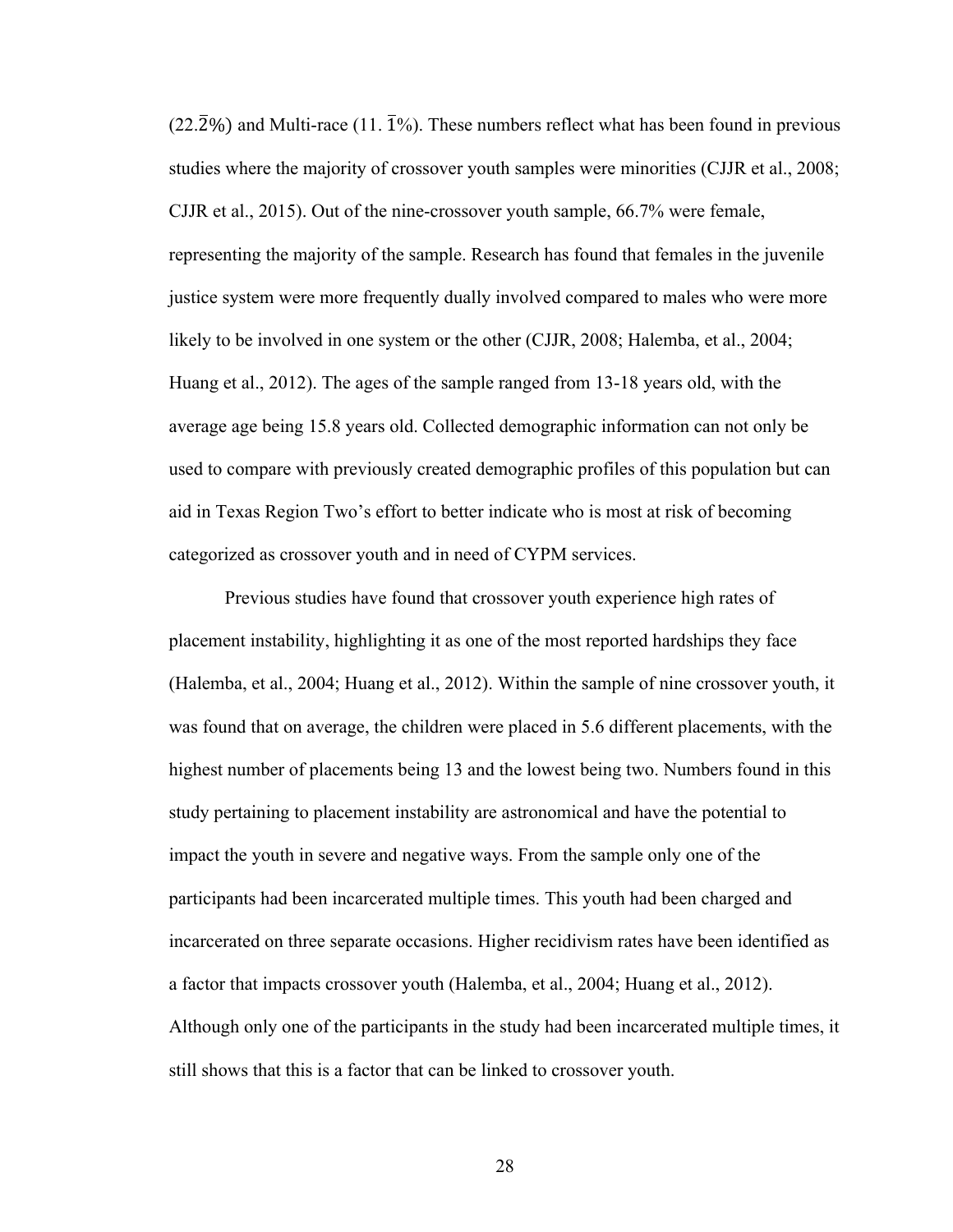From using the data collected from the DFPS database and what has been found in other studies, it was estimated that there are 1402 to 1491 crossover youth in Texas Region Two. With the implementation of the CYPM, the estimated 1402 to 1491 beneficiaries of the model have the potential to reap the positive outcomes that have already been seen when using this practice model. The CYPM would change the current protocols in which crossover youths' juvenile justice and child welfare cases are being held. Keeping the two cases separate leads to mistakes, misunderstandings, and ultimately worse outcomes for the youth and hinders the process of successfully serving the crossover population. The changes that would be made with the implementation of the CYPM would allow Texas Region Two the ability to identify and serve crossover youth in a manner that has been found to lead to better communication, collaboration, and outcomes for youth and their families. Another way in which the CYMP has been shown to benefit crossover youth is it leading to a reduction of recidivism among the youth by servicing them in a holistic and more informed way (Asgarian et al., 2019; Haight, et al., 2016).

Texas Region Two does have youth that can benefit from the CYPM, and further steps should be taken to implement the practice model. Already, the CYPM has gained the interest of the child welfare judge for Texas District Two, Judge April Propst (personal communication, March 19, 2020) who recognizes the benefit of coordinating resources and stated that by more collaboration the systems have the opportunity to provide the best possible outcomes for the whole child all in one process. Judge April Propst continued by stating: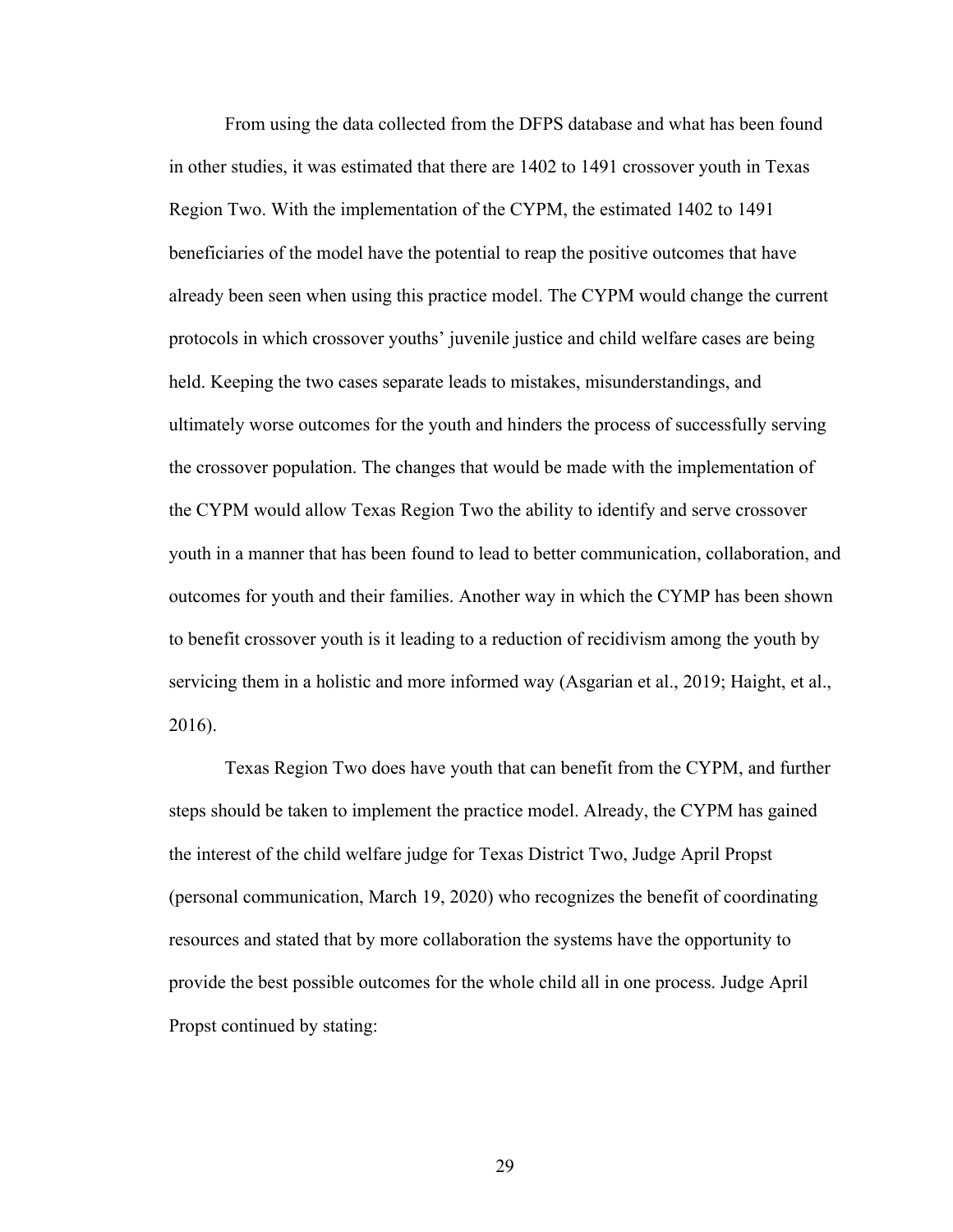I don't pretend to have all the answers, but I do believe the concept of one judge, one family is a step in the right direction. Likewise, having one attorney appointed to represent the child in both the juvenile matter and the child welfare matter is also an ideal practice. When hearings or meetings are held on either the juvenile issue or the child welfare issue, the child welfare caseworker and the probation officer should be involved. Providing continuity of the key participants and the equal sharing of information between those participants should serve to eliminate manipulation of the systems, maximize the efficiency of the resources available to the youth, and, ultimately, provide a successful outcome for the child and the family. I know there is more work and maybe better solutions than these, but with baby steps, we will hopefully find the right model.

The CYPM has the capacity to implement all of the changes Judge Propst believes would help serve the crossover youth population in Texas Region Two. In addition to the judge, the Big Country CASA (BCC) Program Director Lauren Anderson (personal communication, March 18, 2020) communicated that BCC is very interested in helping start the CYPM and believes there is a need for change. She explained that BCC would implement more curriculum into their training to equip their volunteers to be a successful advocate for both a child's juvenile justice and child welfare cases. The Program Director L. Anderson (personal communication, March 19, 2020) also stated that CASA has worked with youth who are currently in CPS care and on probation and have run into some difficult situations. As an example, she has seen cases in which there has been miscommunication and confusion when it comes to making decisions concerning the placement of that child. She explained that with these cases, it has been difficult to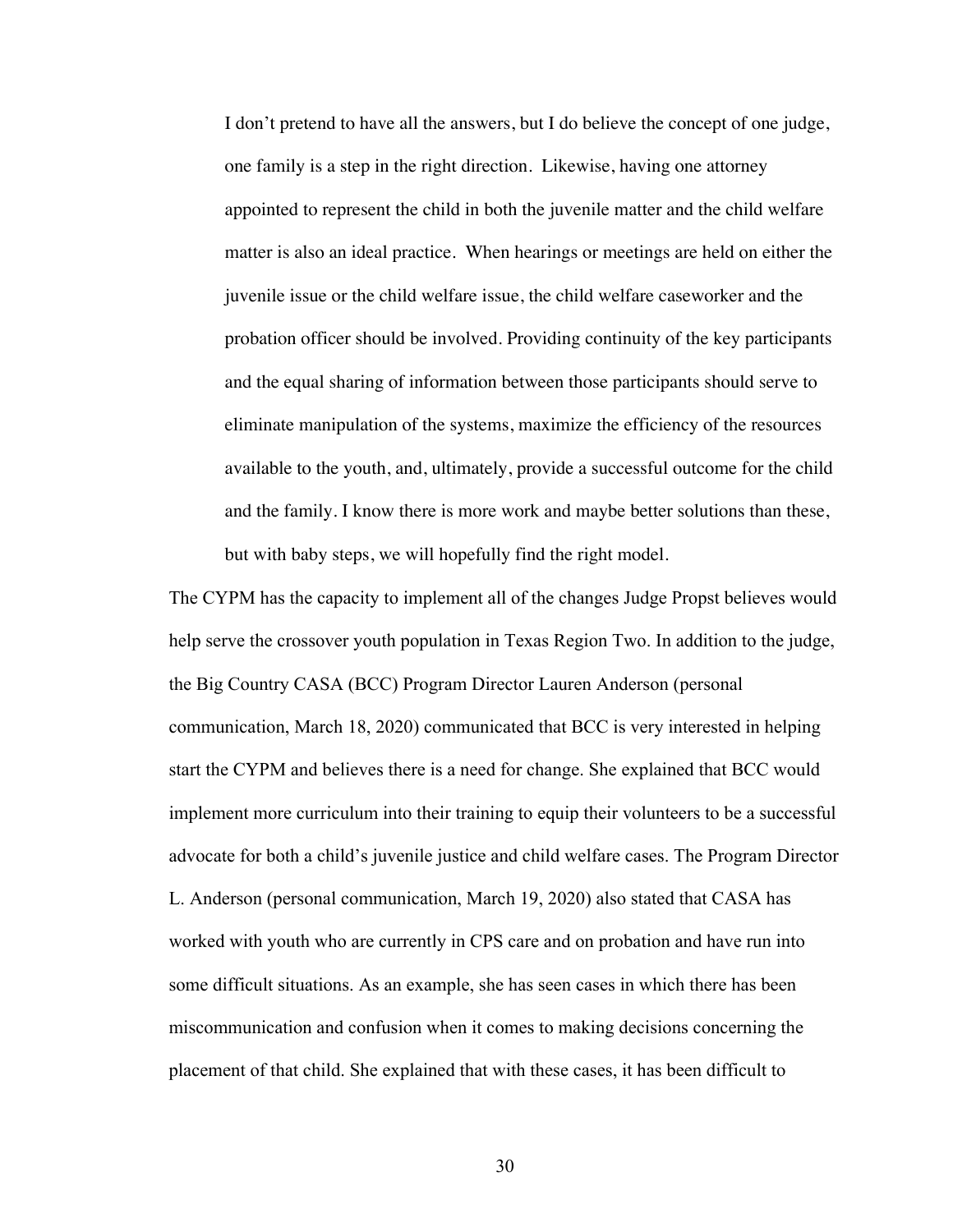determine who has jurisdiction over placement decision and has been impossible for CASAs to communicate with the child's judge, who is the person who can make decisions in the child's juvenile case. With the support of these two community leaders, Texas Region Two has already started the creating its needed team in order to implement the CYPM in the court system located in Abilene, Texas.

The implementation of the CYPM in Texas Region Two would create the change that is needed to switch to a holistic process of serving crossover youth in the Abilene, Texas, court system. In order to continue toward implementation of the CYPM, Texas Region two has the ability to follow the detailed and necessary steps to adopt the CYPM within their region. This study aids Texas Region Two in identifying the needs of their crossover youth, which along with the support from local organizations, is the beginning of implementing a change like the CYPM. From there, the CYPM phases of implementation can be followed, and training from the CJJR can be requested, all in an effort to better services for up to an estimated 1402 to 1491 crossover youth (CJJR, 2015).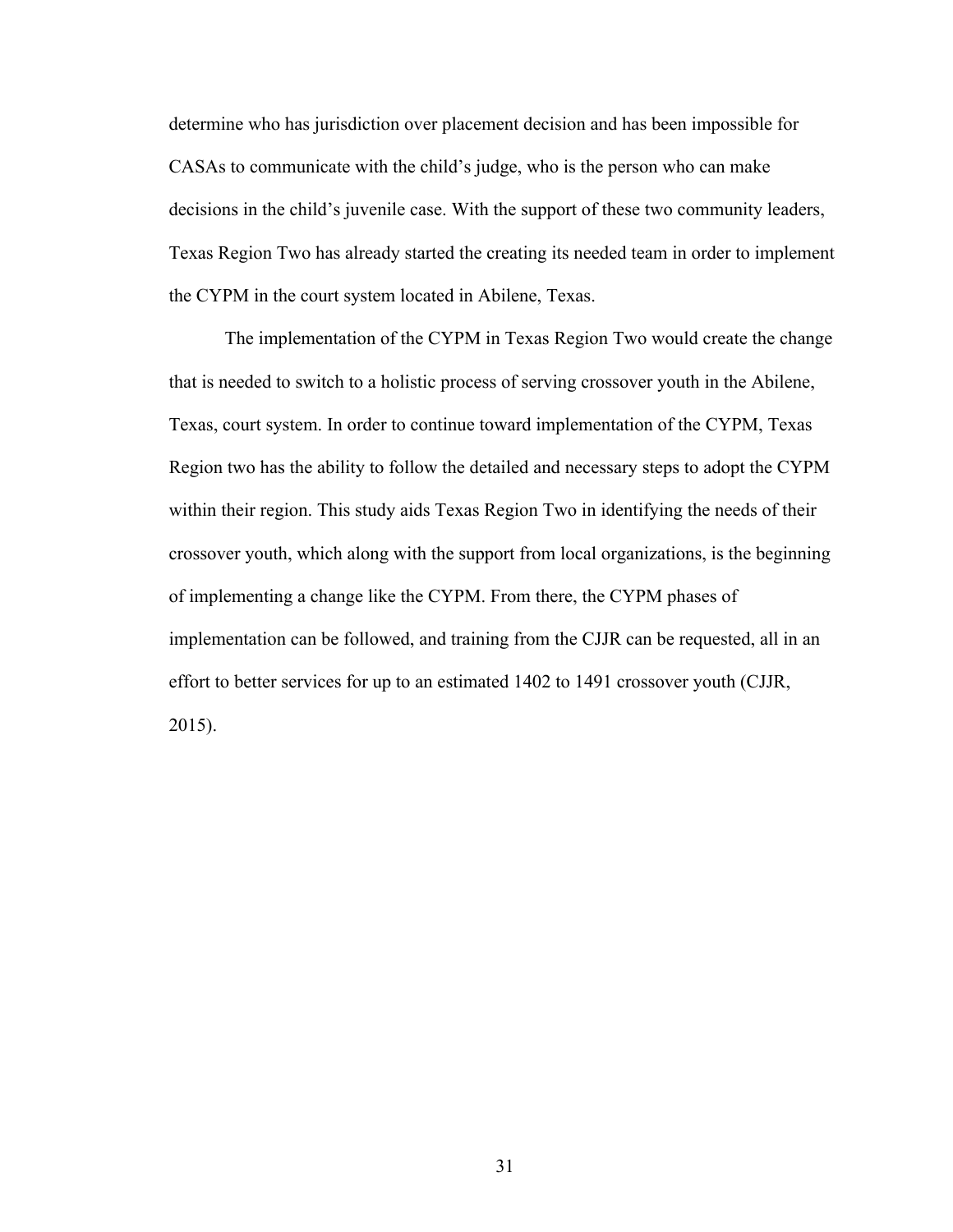## CHAPTER VI

## **CONCLUSION**

This study aimed to examine the need for the implementation of the CYPM in Texas Region Two by looking at a sample of current children categorized as crossover youth and determining the number of children who could benefit from this model. As identified in the findings, there is a large estimated number of children, approximately 1402 to 1491, within the targeted location of Texas District Two that could benefit from the CYPM services and protocols. While examining the BCC sample of crossover youth, many similarities were seen when compared to previous literature, similarities including demographic information such as race and gender, as well as in the hardships crossover youths face like placement instability and recidivism. The CYPM use of collaboration, communication, and diversion from the juvenile justice system when appropriate, can help crossover youth interact and successfully move through the child welfare system and juvenile justice system. If implemented, the impact of the CYPM on this population could be immense and have life-changing impacts.

#### **Limitations of the Study**

Limitations that may have impacted the study include the BCC databases the limited number of identified crossover youth, the different durations each youth has been with. BCC, and the inability to get more detailed information from the DFPS and the TJJD databases. Only a limited number sample was able to be obtained from BCC private database due to the category of crossover youth just recently being added as a descriptor.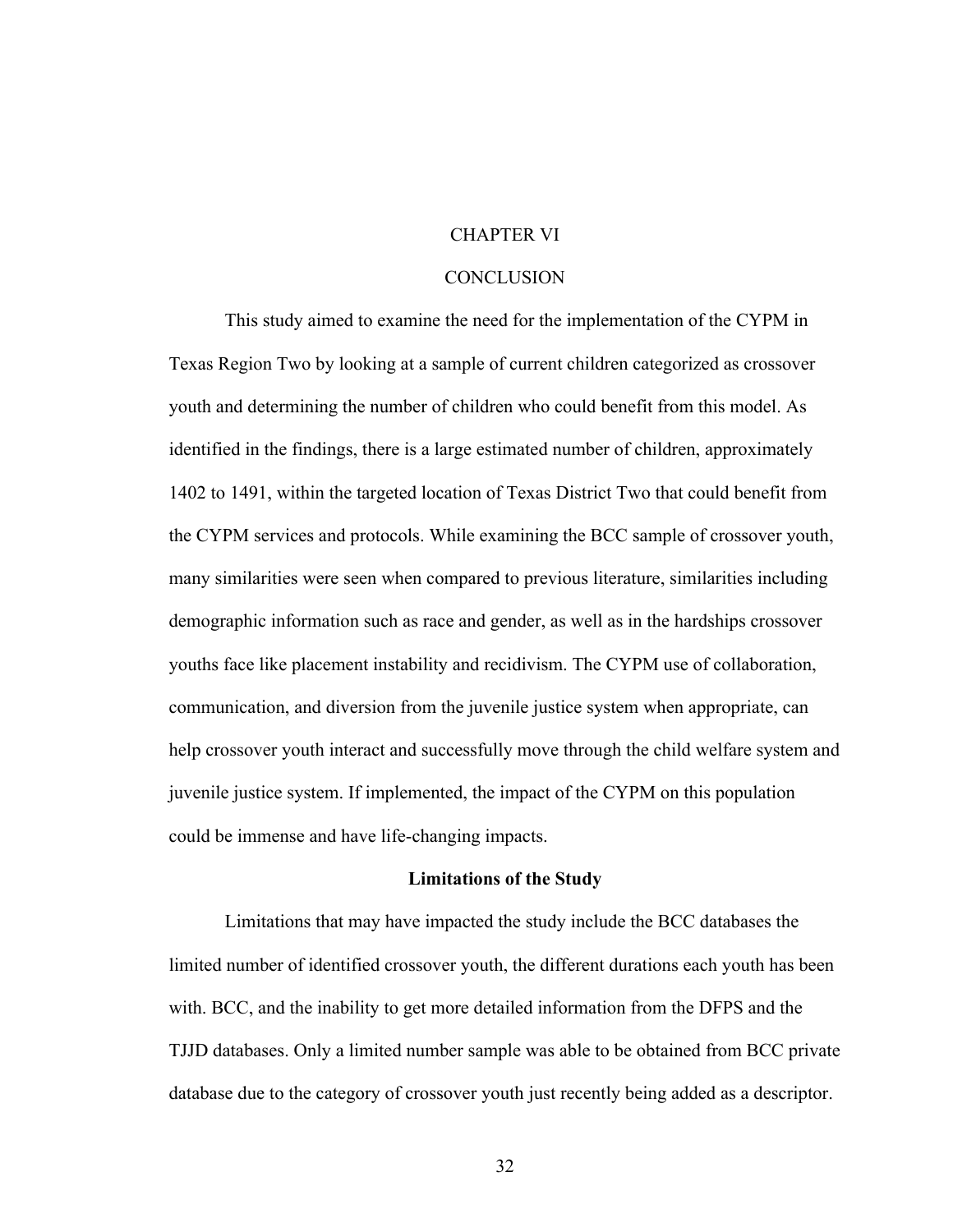This meant that only current cases had been categorized as either crossover youth or non-crossover youth, limiting the study to only analyzing current BCC cases. Another limitation pertaining to the sample obtained from BCC is the fact that information about the youth has only been collected since they have been receiving services. It is unknown whether the crossover youth sample had been in additional placements or incarcerated more times while not receiving services from BCC. In addition, the sample of crossover youth in this study have been receiving BCC services for different amounts of time. This time inconsistency means that the numbers collected for placements and number of incarcerations could be higher or lower due to the length of time BCC has been giving them services and tracking those variables. The final limitation that could have impacted the results of the study is the fact that information about children in the child welfare system and the juvenile justice system is kept very confidential. Due to this, the study was unable to collect a concrete number of children served by the juvenile justice system within Texas Region Two. These limitations had the potential to impact the results found in this study.

## **Implication for Further Research**

Further research should be done to continue adding to the knowledge surrounding crossover youth and the impact of the CYPM. More specifically, studies should be conducted using the information analyzed from this study while furthering its perspective on Texas Region Two's financial ability to implement the CYPM, and organization's support for the CYPM. In further studies, additional variables should be examined that have been previously reported in the literature concerning crossover youth's needs. Variables such as past histories, placement instability, recidivism, education, mental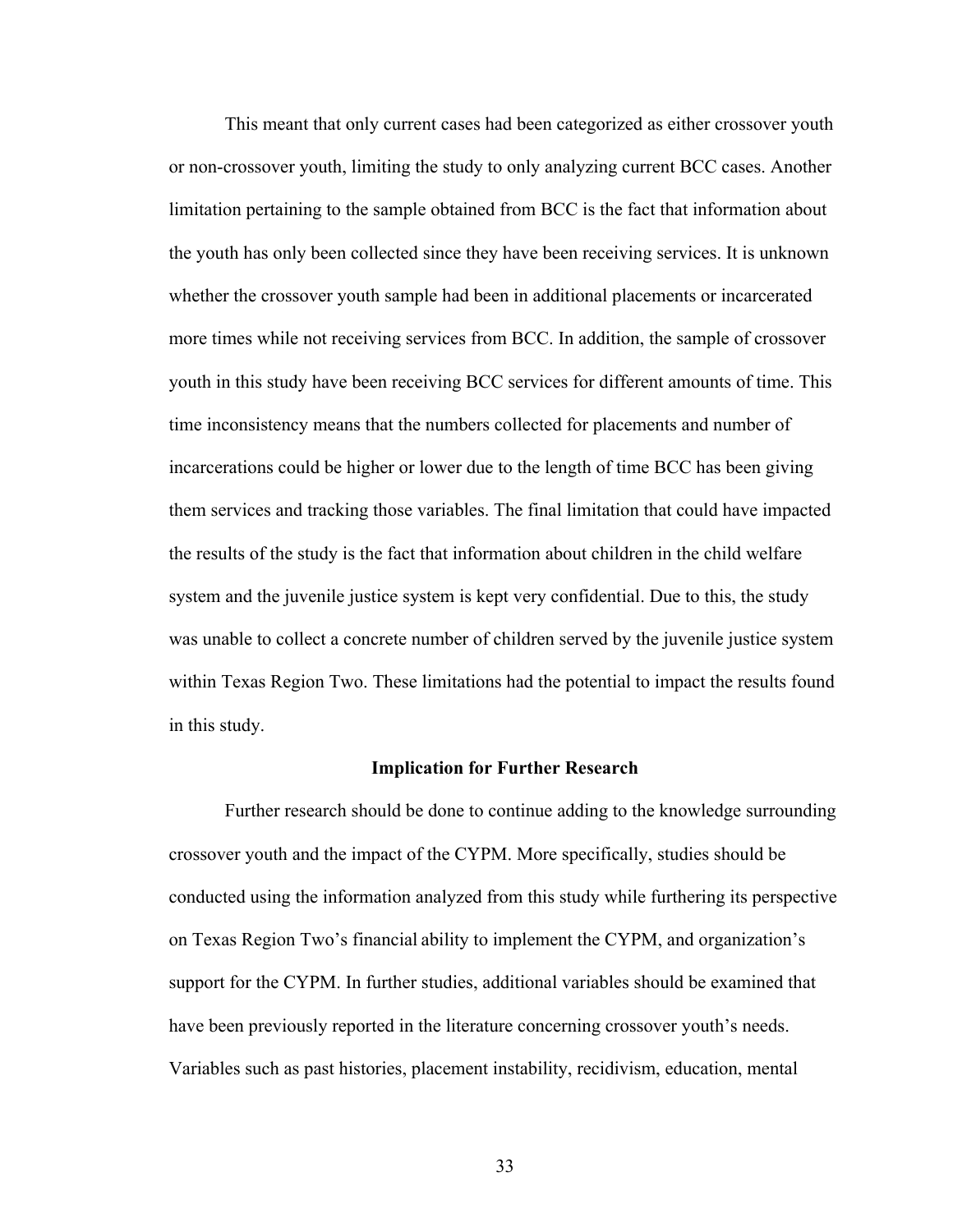health, frequency of running away, and future outcomes should be included. Due to the CYPM being in its beginning stages in the majority of the jurisdiction where it was adopted, continuous monitoring of its benefits and outcomes should be reported. To move forward with implementation in the court system within Texas Region Two in Abilene, Texas, more research examining the region's finical ability and levels of support from key members for the implementation of a CYPM pilot study.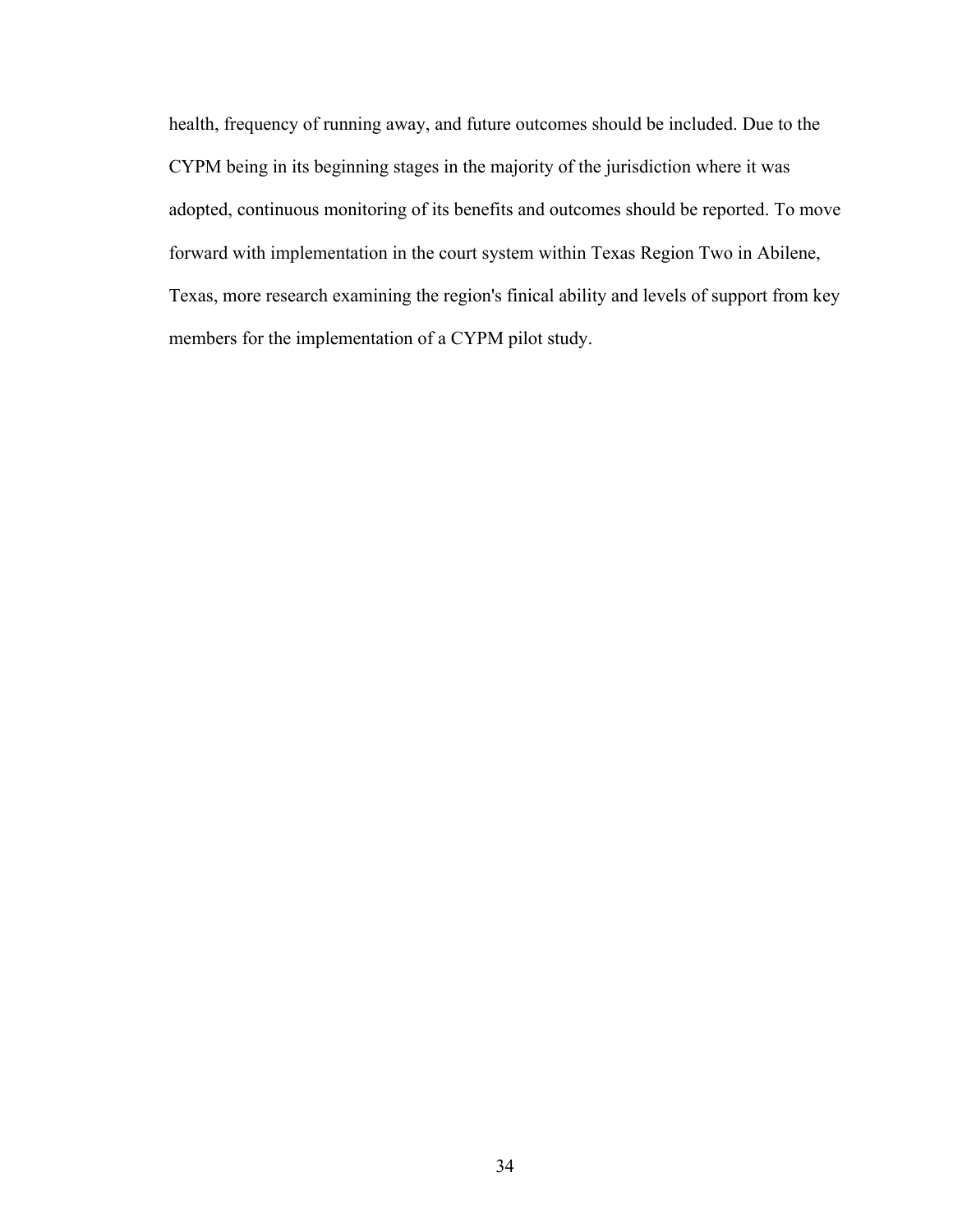## REFERENCES

- Asgarian, R., Kelly, J., Wexler, R., & Gilmore, V. C. (2019). Texas task force looks at youth involved in child welfare and juvenile justice systems. Retrieved from chronicleofsocialchange.org/child-welfare-2/texas-task-force-looks-atyouthinvolved-in-child-welfare-and-justice-systems/37651
- Barnett, E., Abbott, S; & Stewart, M. (2018). Consolidated court processing for crossover youth. *Washington, DC: Center for Juvenile Justice Reform, Georgetown University McCourt School of Public Policy.* Available at cjjr.georgetown.edu/resources
- Center for Juvenile Justice Reform & American Public Human Services Association. (2008). Bridging Two worlds: Youth involved in the child welfare and juvenile justice systems A Policy Guide for Improving Outcomes, 1–139. Available at cjjr.georgetown.edu/wp-

content/uploads/2015/03/BridgingTwoWorlds\_2008.compressed.pdf

- Center for Juvenile Justice Reform, McCourt School of Public Policy, & Georgetown University. (2015). The crossover youth practice model (CYPM). *The Crossover Youth Practice Model (CYPM) an Abbreviated Guide*. Available at cjjr.georgetown.edu/our-work/crossover-youthpractice-model/
- Coley, G., & Jarrett, L. (2019). Two doors to the courthouse: A judicial perspective on dual status youth. Retrieved 2019, from https://www.texasbar.com/AM/Template.cfm?Section=articles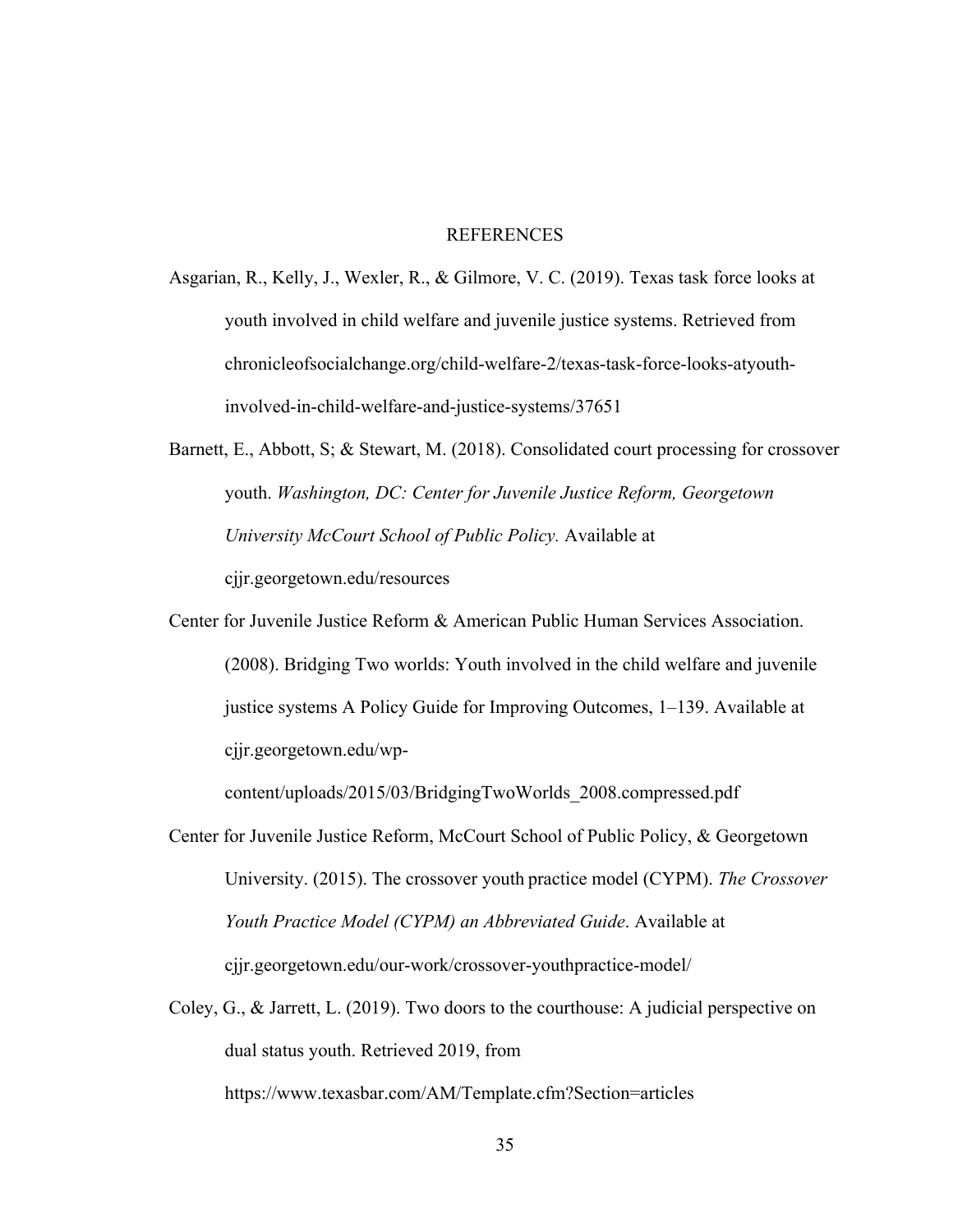- Haight, W., Bidwell, L., Choi, W. S., & Cho, M. (2016). An evaluation of the crossover youth practice model (CYPM): Recidivism outcomes for maltreated youth involved in the juvenile justice system. *Children and Youth Services Review*, *65*, 78–85. doi:10.1016/j.childyouth.2016.03.025
- Haight, W. L., Bidwell, L. N., Marshall, J. M., & Khatiwoda, P. (2014). Implementing the crossover youth practice model in diverse contexts: Child welfare and juvenile justice professionals' experiences of multisystem collaborations. *Children and Youth Services Review*, *39*, 91–100. doi:10.1016/j.childyouth.2014.02.001
- Halemba, G. J., Siegel, G. C., Lord, R. D., & Zawacki, S. (2004). Arizona dual jurisdiction study final report. *National Center for Juvenile Justice*, 1–30. Available at nc.casaforchildren.org/files/public/community/judges/March\_2010 /Web\_Resoures/AZDualJurStudy.pdf
- Herz, D. C., Ryan, J. P., & Bilchik, S. (2010). Challenges facing crossover youth: An examination of juvenile-justice decision making and recidivism. *Family Court Review*, *48*(2), 305–321. doi: 10.1111/j.1744-1617.2010.01312.x
- Herz, D., Lee, P., Lutz, L., Stewart, M., Tuell, J., Wiig, J., … Kelly, E. (2012). Addressing the needs of multi-system youth: Strengthening the connection between child welfare and juvenile justice. *Center for Juvenile Justice Reform*. Available at link.springer.com/article/10.1007/s40894-018-0088-1?shared-articlerenderer

Huang, H., Ryan, J. P., & Herz, D. (2012). The journey of dually-involved youth: The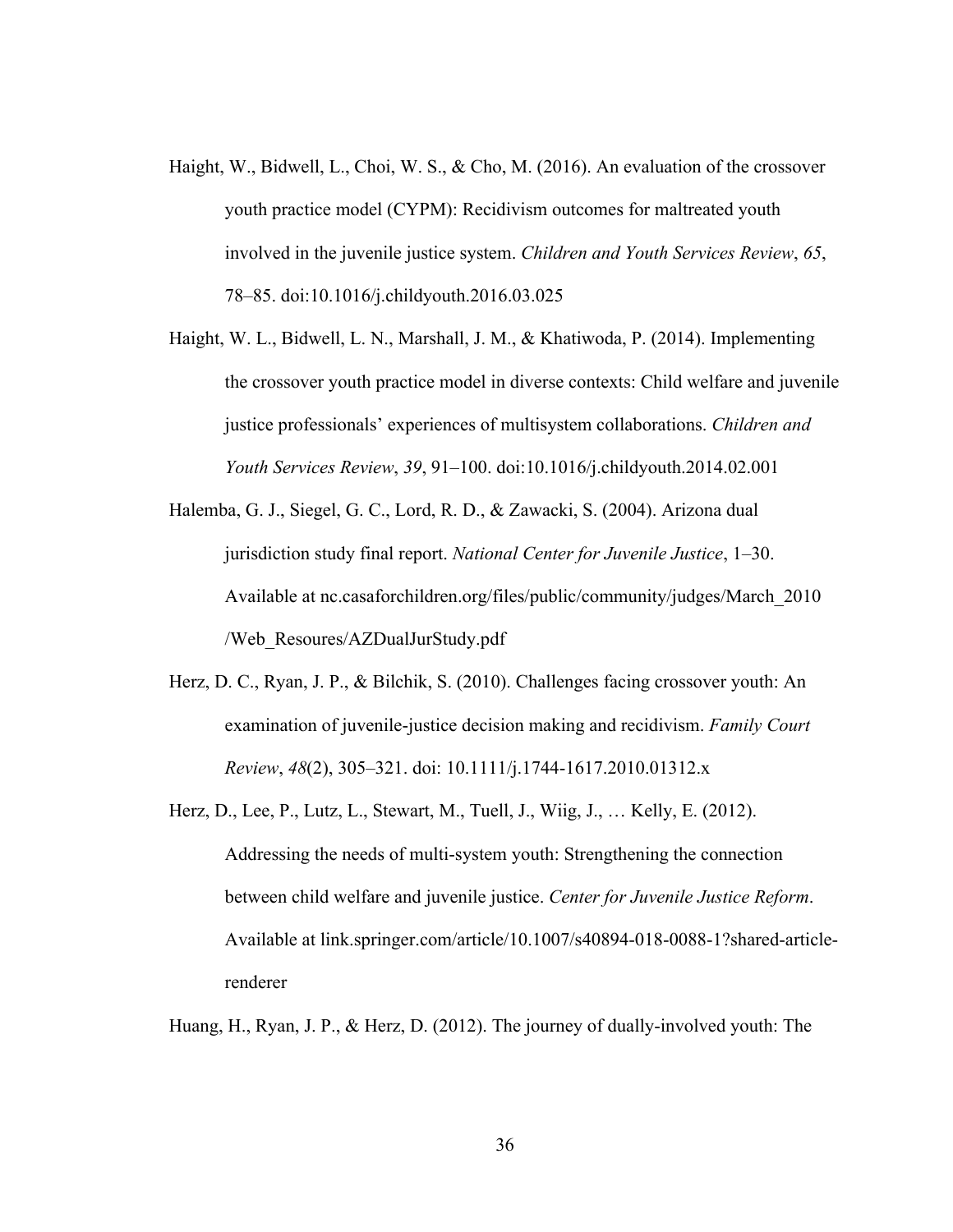description and prediction of rereporting and recidivism. *Children and Youth Services Review, 34*(1), 254-260. doi:10.1016/j.childyouth.2011.10.021

- Kezelman, C. & Stavropoulos, P. (2012). 'The last frontier' practice guidelines for treatment of complex trauma and trauma informed care and service Delivery. *BLUE KNOT FOUNDATION Formerly Adults Surviving Child Abuse (ASCA)*, 1–154. Retrieved from childabuseroyalcommission.gov.au
- Kolivoski, K. M., Barnett, E., & Abbott, S. (2015). The crossover youth practice model: cypm in brief: out-of-home placements and crossover youth. *Center for Juvenile Justice Reform*. Available at cjjr.georgetown.edu/wpcontent/uploads/2015/11/CYPM-in-Brief-Out-of-Home-Placements-and-Crossover-Youth.pdf
- Lenhoff, C., Jones-Kelley, H., & Abbott, S. (2017). The crossover youth practice model (CYPM) CYPM in Brief: Engaging court appointed special advocates to improve outcomes for crossover youth. *Center for Juvenile Justice Reform, McCourt School of Public Policy, Georgetown University*. Available at

jjr.georgetown.edu/wp-content/uploads/2017/08/CYPM-In-Brief-CASA.pdf

- Office of the Attorney General. (2018). Juvenile Justice Handbook. *Juvenile Justice Handbook*.
- Ryan, J. P., Herz, D., Hernandez, P. M., & Marshall, J. M. (2007). Maltreatment and delinquency: Investigating child welfare bias in juvenile justice processing. *Children and Youth Services Review*, *29*(8), 1035–1050. doi:10.1016/j.childyouth.2007.04.002

Texas Department of Family and Protective Services (DFPS). (n.d.). Retrieved from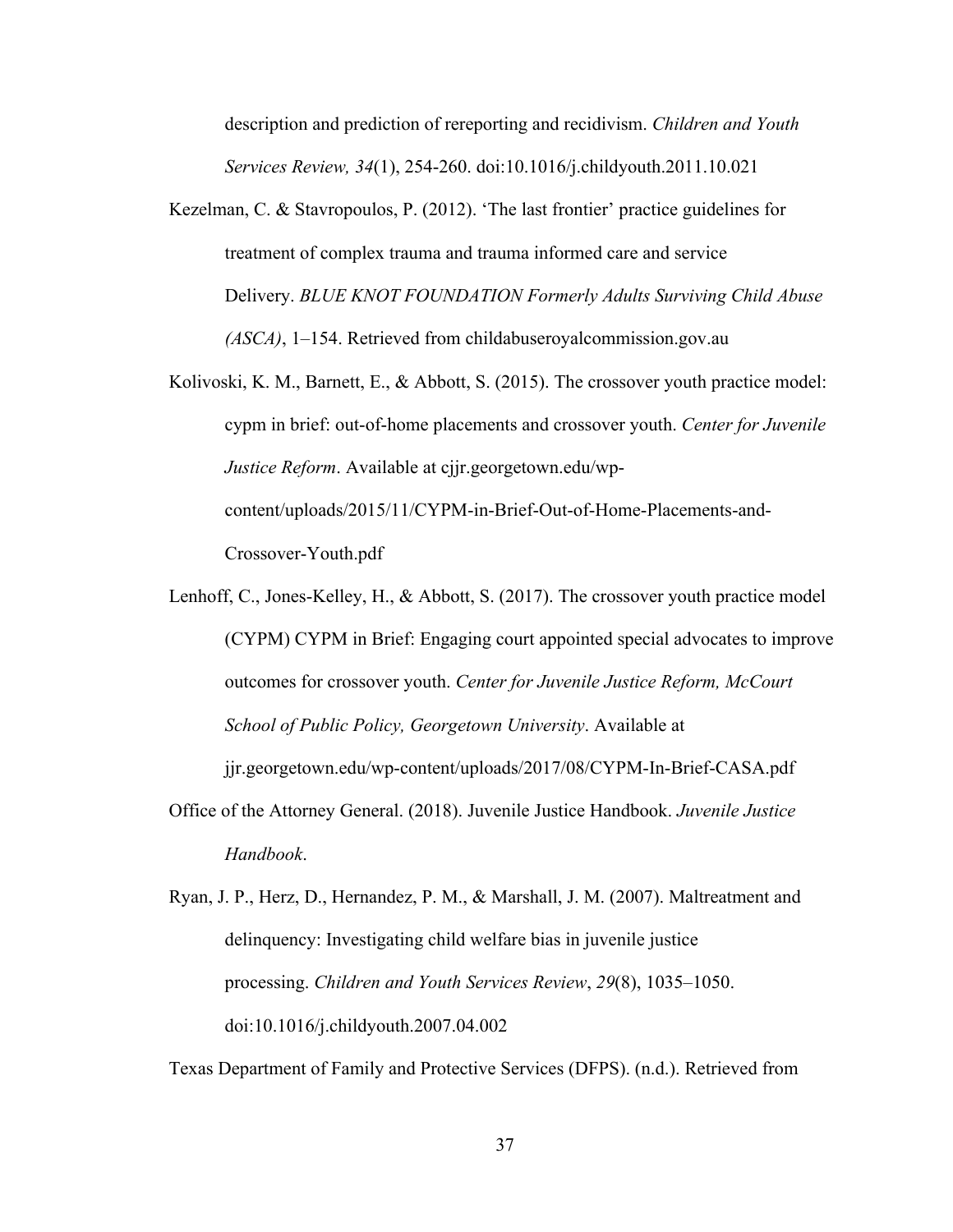https://www.dfps.state.tx.us/About\_DFPS/Data\_Book/Quick\_Start\_Guide/overvie w.asp

- Thomas, D. (2015). *When systems collaborate: How three jurisdictions improved their handling of dual-status cases*. Pittsburgh, PA: National Center for Juvenile Justice. Available at www.semanticscholar.org/paper/When-Systems-Collaborate-%3A-How-Three-Jurisdictions-Thomas/22433d49540db0abcb960a5187ae4c399077c9ac
- Wilkerson, L. (2013). Crossover court. *Annual Robert O. Dawson Juvenile Law Institute*, *26*. Available at juvenilelaw.org/wp content/uploads/2017/06/Crossover-Court.pdf
- Yawson, R. M. (2012). Systems theory and thinking as a foundational theory in human resource development: A myth or reality? *Human Resource Development Review*, *12*(1), 53–85. doi:10.1177/1534484312461634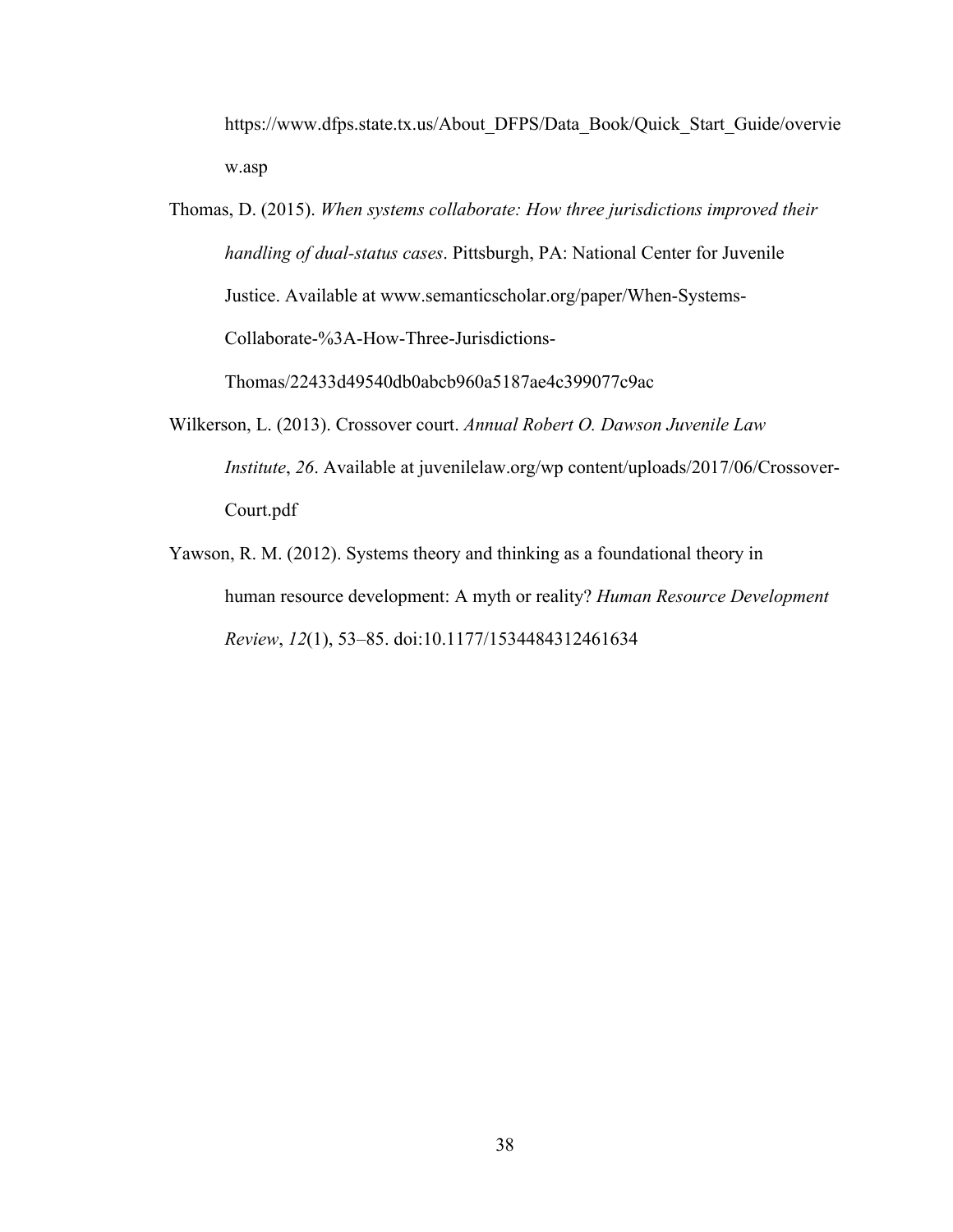## APPENDIX A

## Institutional Review Board Approval Letter